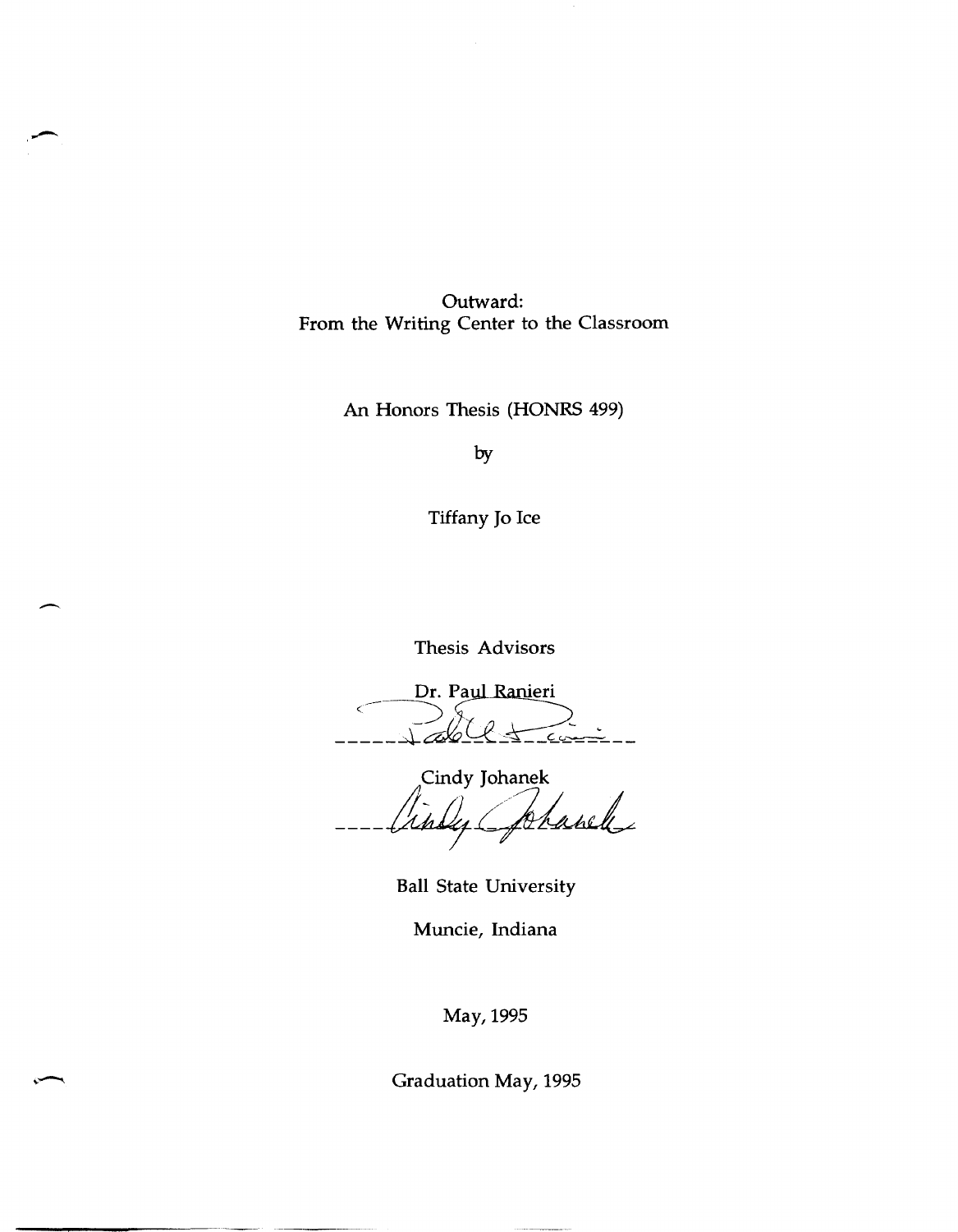

### **Introduction**

This project is an attempt to sort out and reflect upon an aspect of my college education not found in the curriculum for Secondary English Education: teaching elements of English in a one-to-one setting. From August 1993 through December 1994, I worked as a writing tutor in the Ball State University Writing Center, working with individual students on their writing and helping them learn how to recognize and improve both their weaknesses and their strengths.

The chapters in this collection describe a number of my experiences as a writing tutor. To those who have never worked with students' writing in collaborative, one-to-one learning situations, these entries may seem fragmented and disorganized. This perception is ironically accurate. I have isolated each of these accounts as they each occurred, showing few obvious connections among them.

In the section following these descriptions of my tutorials at Ball State's Writing Center, I hope to make some sense of my jumbled and disjointed experiences. I have designed this project with a sequence which will allow a reader to live and learn the way we tutors are often forced to: working with a student; feeling confused and unsure or excited and confident about the session; then reflecting upon and making meaning of the interaction with the writer and his/her writing.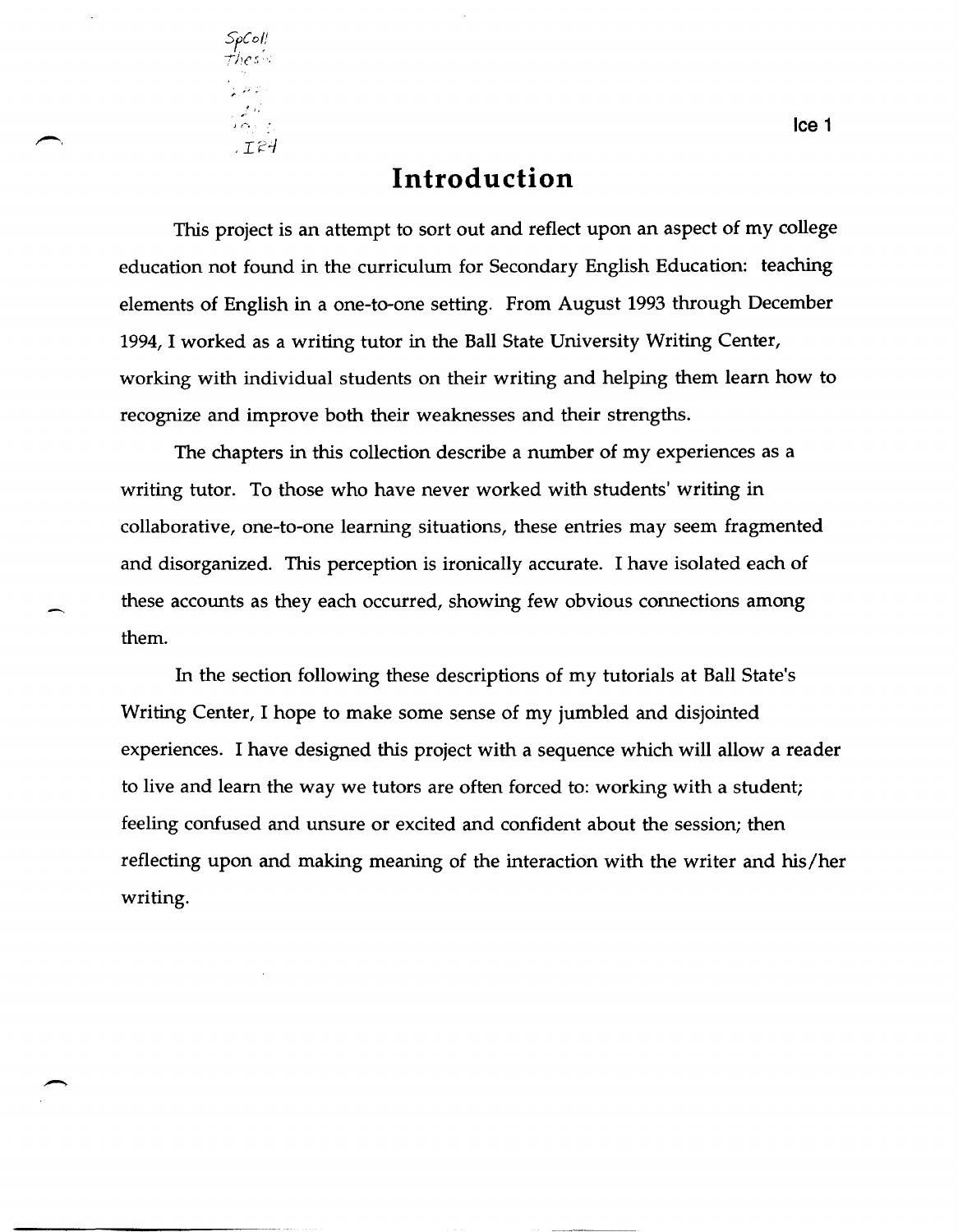### **Brice**

The name written next to mine in the appointment book was not familiar to me. I started to fill out the demographic sheet, using what little information had been recorded in the appointment book: the student's name, the course for which the student was writing, and the student's professor's name. When Brice arrived, I knew I had never worked with him, and as I thumbed through the file drawer without finding his file, I knew he had never before visited the Writing Center. I greeted him and introduced myself.

I led Brice to a table and asked him for the rest of the information needed for his demographic sheet and student file: he told me that he was in his third year at Ball State, and that he had voluntarily made the appointment with me; his professor had not referred him to the center. As we chatted, he pulled his essay from a folder, so I asked, "What is your paper about?"

He just looked at me, shrugged his shoulders, and smiled a little bit. He didn't say anything, so I rephrased my question.

"What was your assignment?"

 $\overline{\phantom{a}}$ 

"I don't remember. Let me get the sheet out." I didn't really think anything of this; some college students actually finish assignments weeks in advance and forget the original assignment by the time they go back to revise.

He went to his bag, pulled out another folder, and brought it back to the table. He opened the folder and produced an assignment sheet describing an essay in response to a novel. Because I like to know a little about student essays before I begin reading them, I asked the next obvious question: "Which book did you read?"

"I didn't actually read the book," he replied shyly.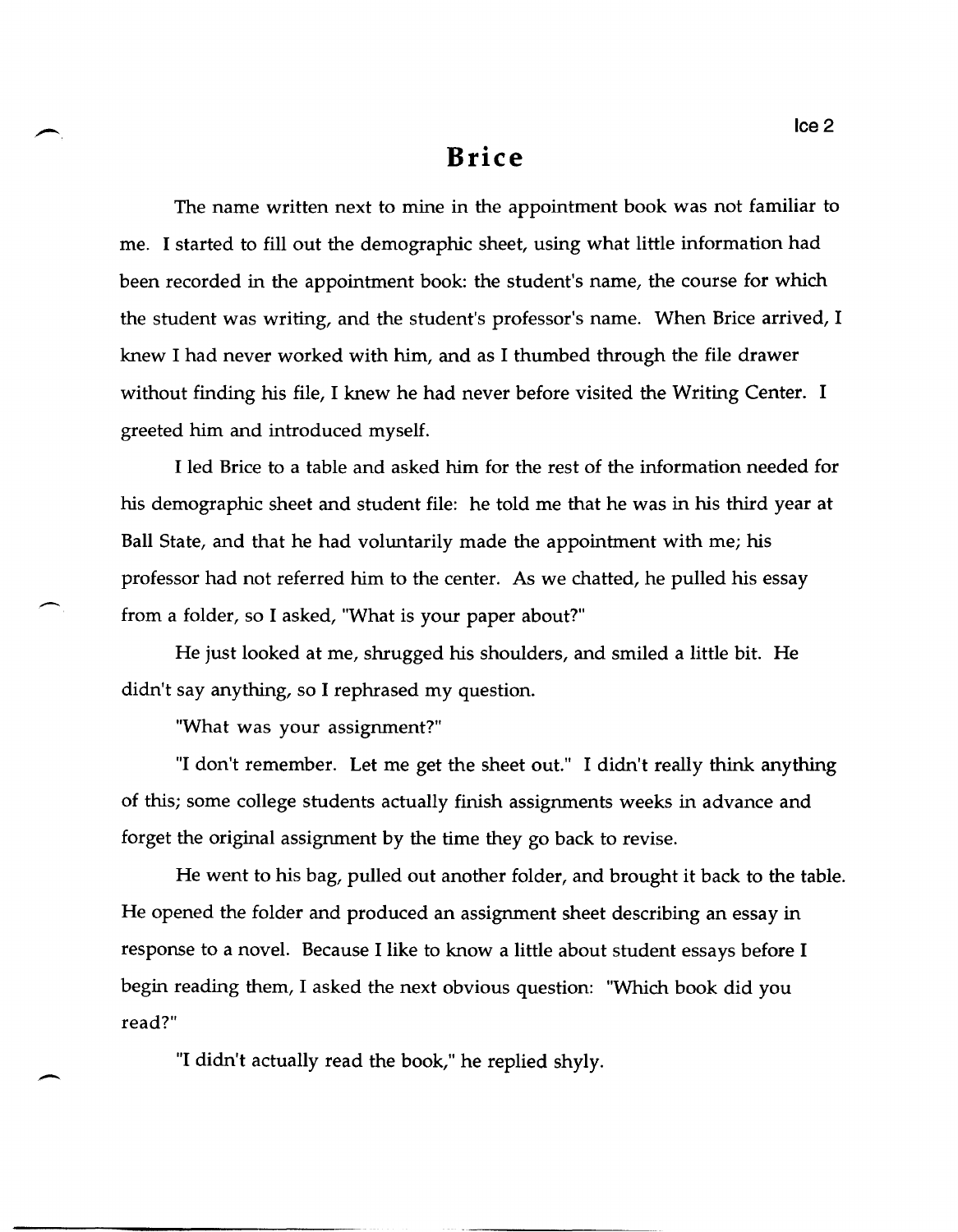"Did you watch the video or something?"

-

-

-

"No," he said, "someone else read the book." I was getting a little concerned, and I think it was probably obvious to him.

"Just read the paper and tell me if it's okay," he ordered.

"I won't know if it is okay unless I know the basis and purpose for it. So, tell me something about it first. What part of the book did you write about? The characters? The symbolism?"

"I don't know. Just read it and look for any grammar errors." He was starting to sound frustrated, but I was getting annoyed too. I could not figure out why he would not tell me about his paper. Then I realized that I had assumed he had written it early, and he was unfamiliar with it now. I had never asked him when it was written, or when he had last read over it.

"Have you checked it for errors?"

"No." He was wasting no words on me at this point.

"When was the last time you read over it?"

"I never read it. I didn't write it." I could feel my temperature rising. My face started to turn red, and my ears started to feel hot.

"Let me get this straight," I began apprehensively. "You are bringing a paper into the Writing Center, where we give writers help with their writing, and you did not even write this paper?" He nodded. "I am a writing tutor. How am I supposed to help you if you did not write this? Where did you get it?"

"A friend of mine wrote it," he told me, with that same little smile on his face. "Couldn't you just proofread it so I can turn it in?"

I calmly responded, as we do to all requests for proofreading, "It is against our policy to proofread, but that is beside the point. I don't know if you are aware of this or not, but what you are doing is plagiarizing, and you can be kicked out of the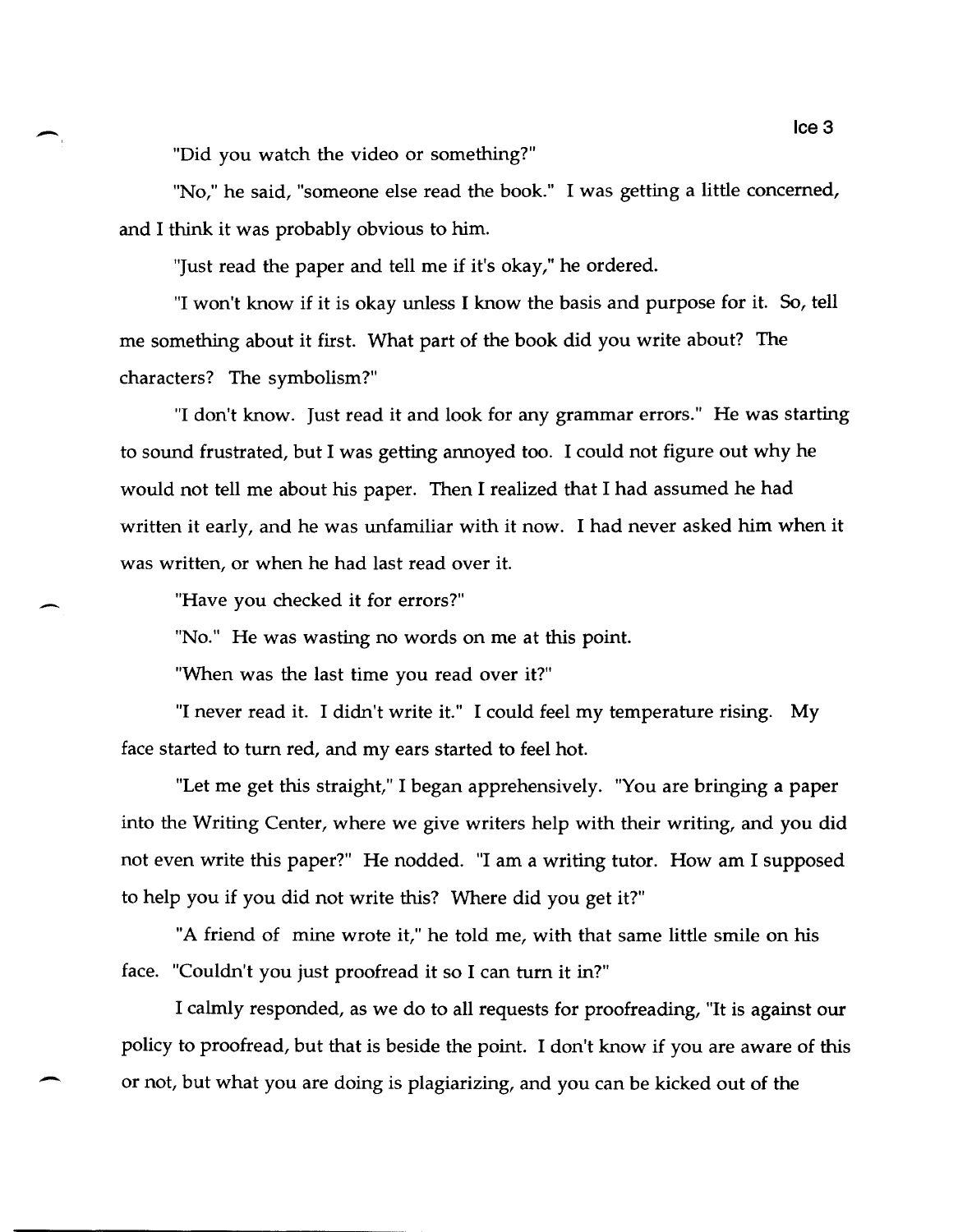university for it. I can't help you. We tutor writers here, and you have not written a single word."

He smiled again and gathered his things. He stood up, slipped on his coat, and sauntered from the room. I looked up at another tutor who had been sitting close by.

"What just happened here?"

--------------------- -~--~.---~~---------~

 $\overline{\phantom{0}}$ 

-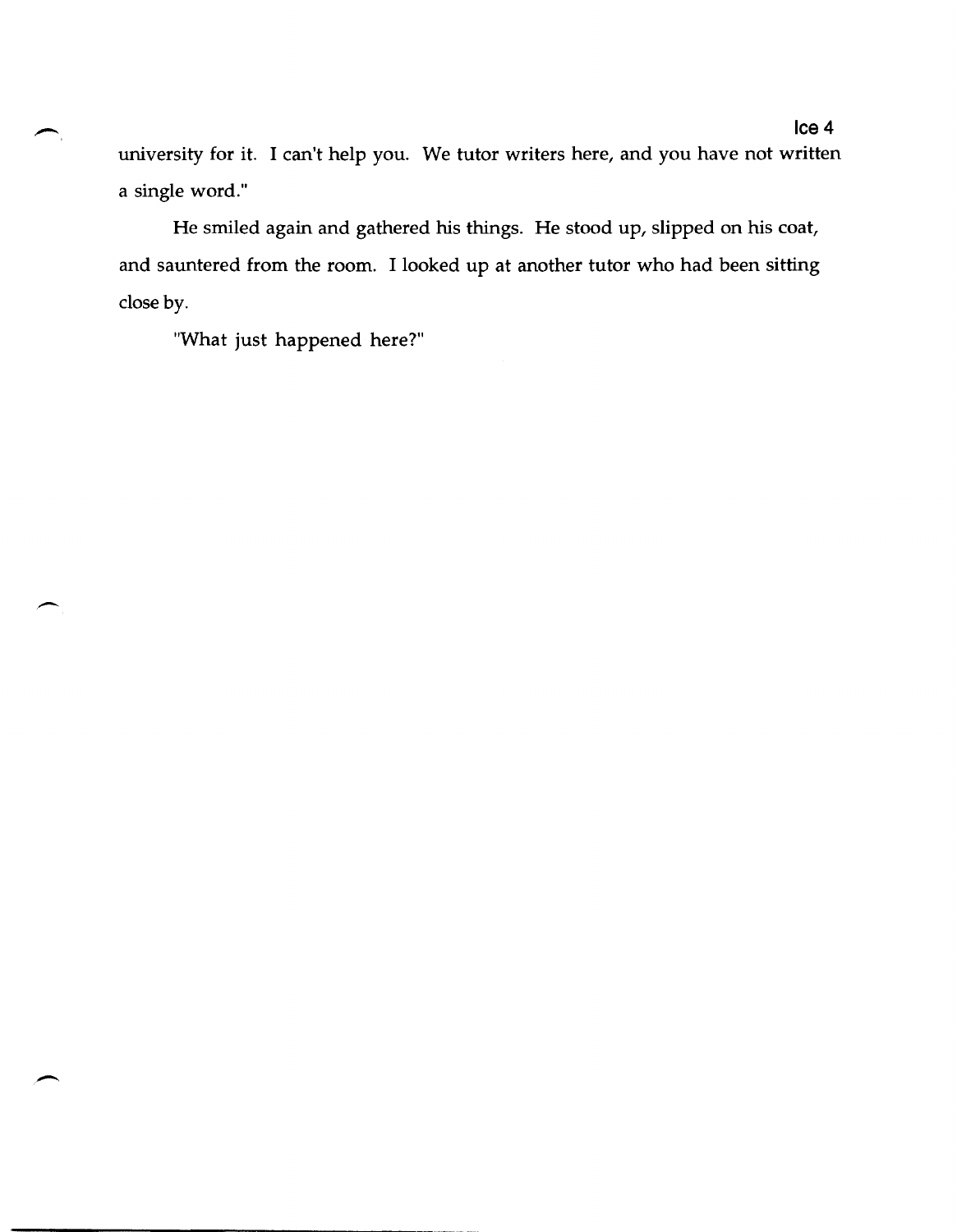# **Janice**

Janice is always so nonchalant. She calls me Tiff, and she never cares if we start on time or twenty minutes late. She tells me funny stories about her sons, Jaysun and Justin, and no matter how lousy her day has been, she is always perky and ready to write.

Janice and I often work on things other than writing. We brainstorm on topics for her speech class, work on answering the questions for her Sociology study guides, and do searches on the library network for things she needs in other classes. Working with her has been a treat, and I look forward to seeing her every Tuesday.

I meet and talk with Janice's English instructor, John, quite often because I work with many of his students on a regular basis. We have commented many times on what a joy Janice is to have as a student. When her instructor conferences with her, she brings me notes on what he has suggested she work on, and we immediately begin work on the goals they have set together. Janice had a conference with John late in the second week of November, and he returned an essay she had written a few weeks earlier.

 $\overline{\phantom{0}}$ 

Because Janice is so pleasant to tutor, I have had many successful tutorials with her. There are a million mini-stories to tell about Janice, but none so inspirational as what happened in our appointment on the Tuesday before Thanksgiving, 1994.

On that Tuesday, Janice pulled from her folder the essay John had returned to her during their recent conference. At first glance, it looked as if John's pen had suddenly sprung a violently red leak. But then Janice pointed out that they were not bad comments. I saw the word "BEST," just like that, all capital letters. He remarked feverishly that this essay was the absolute best she had written all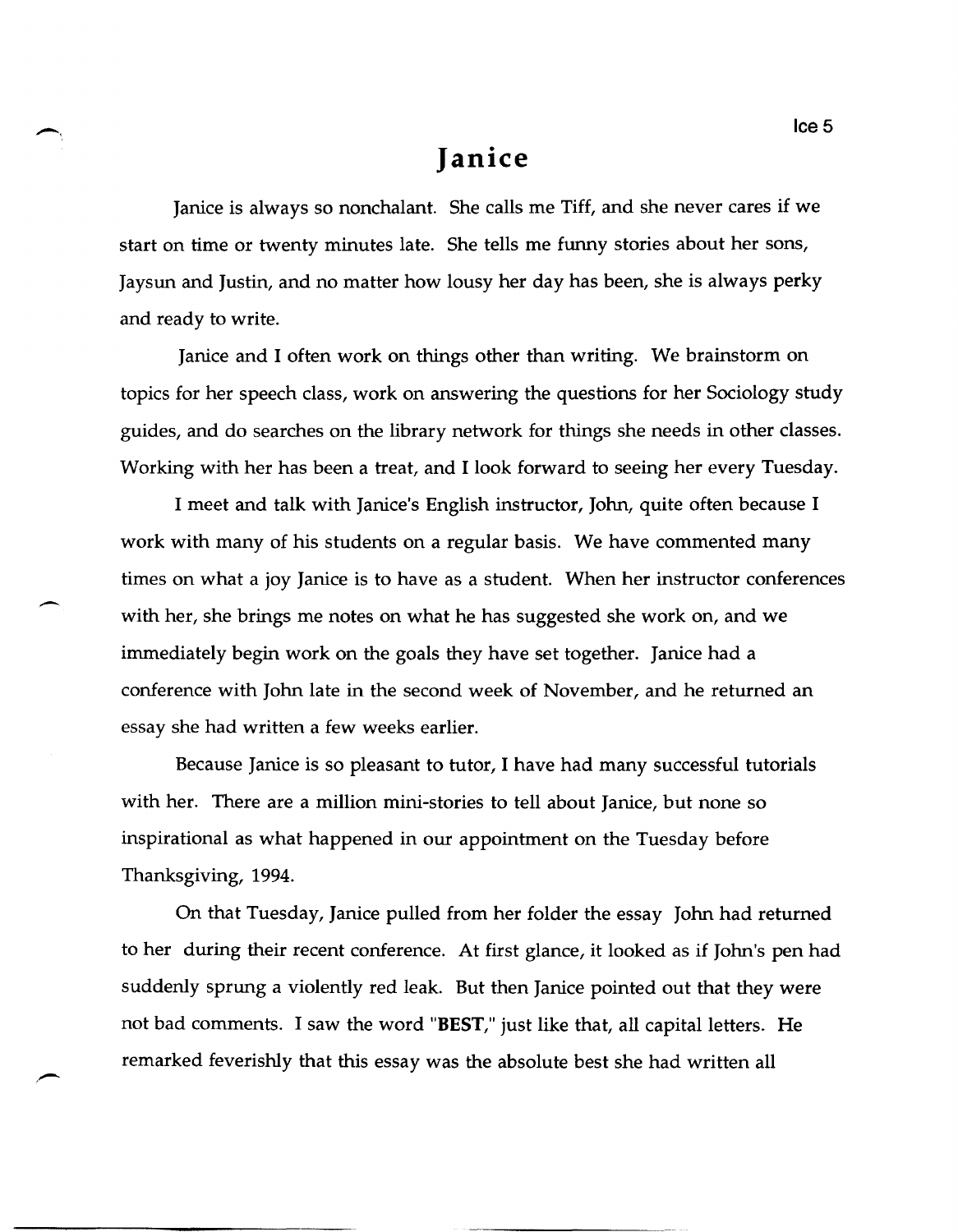semester. He could not stress enough how pleased he was with her improvement, and by the words, "GREAT JOB!" I could tell he was completely sincere in his praise.

I nearly started to cry. I almost shouted at her. All I could say was, "I am so proud of you!" And I said it over and over again. I kept telling her that she really didn't even need me, and that I had known she could do it all along; she just needed some encouragement. She got really excited, and we essentially abandoned our appointment for the day! We spent the rest of the hour talking about her kids, Justin and Jaysun, and their month-old Halloween costumes.

I told her before she left to call me if she decided she didn't need to meet with me the following week. I was only teasing, but she replied, "Believe it or not, the point is for me to not need you guys anymore."

She was absolutely right.

 $\overline{\phantom{a}}$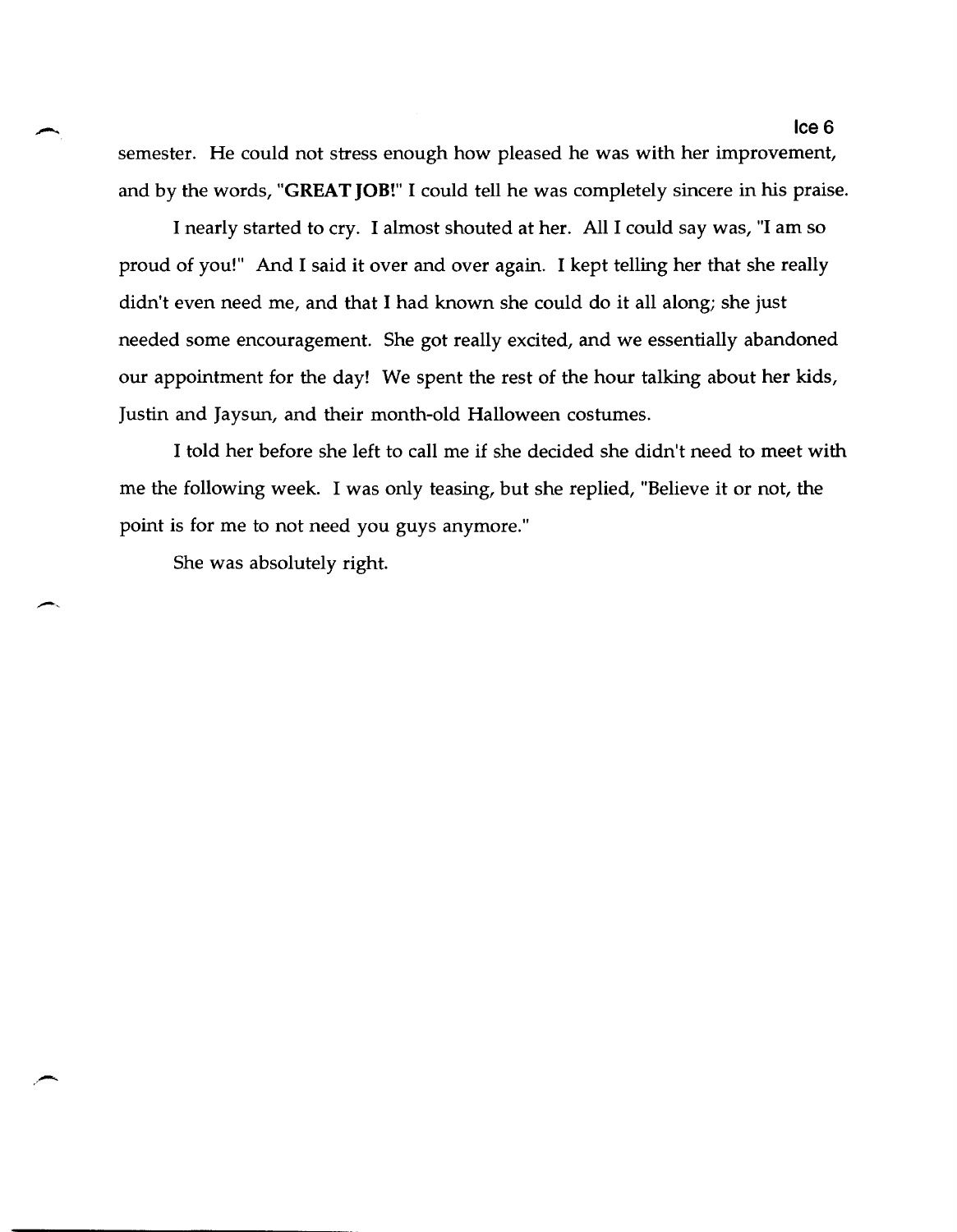#### **Lucy**

Lucy, a smiley, high-pitched, first semester freshman, was always extremely obvious as she entered the Writing Center. She was just a few minutes late, as usual, but on this particular day, as she plopped down into a chair across from me, she was visibly down-trodden and frustrated. I asked her about her day, about her irritating cold, which she had been trying to remedy for many weeks. She then unwrapped her regualr cherry Blo-Pop and prepared to get to work. I asked her the same question I ask all of my regular students when we meet for appointments, "What are we going to work on today?"

That was all she needed, and Lucy began to "slam" on both her teacher and the nature of the assignment her teacher had returned to her that very same day.

-

"This assignment was hard! It didn't make no sense. I wasn't even gonna do it, but at least I tried!" She continued to tell me how much she struggled with writing that paper and that she finally started it on the night before it was due. She figured that her professor owed her more than green marks all over the page for her effort and torment, if not for the work itself.

The essay she pushed toward me was one paragraph in length. The perforated edges of the paper used in the university computer labs were still attached, and there were green ink scribbles covering what little print was on the page. As I looked at a visual representation of what her instructor probably assumed was twenty minutes of actual writing, at the most, Lucy rattled on about the impossibility of the assignment and what little information she had that could be useful in this assignment.

"Whoa! Slow down, Lucy! What was the dang assignment? What are we talking about?" I was completely lost in the onslaught of her anger, frustration, and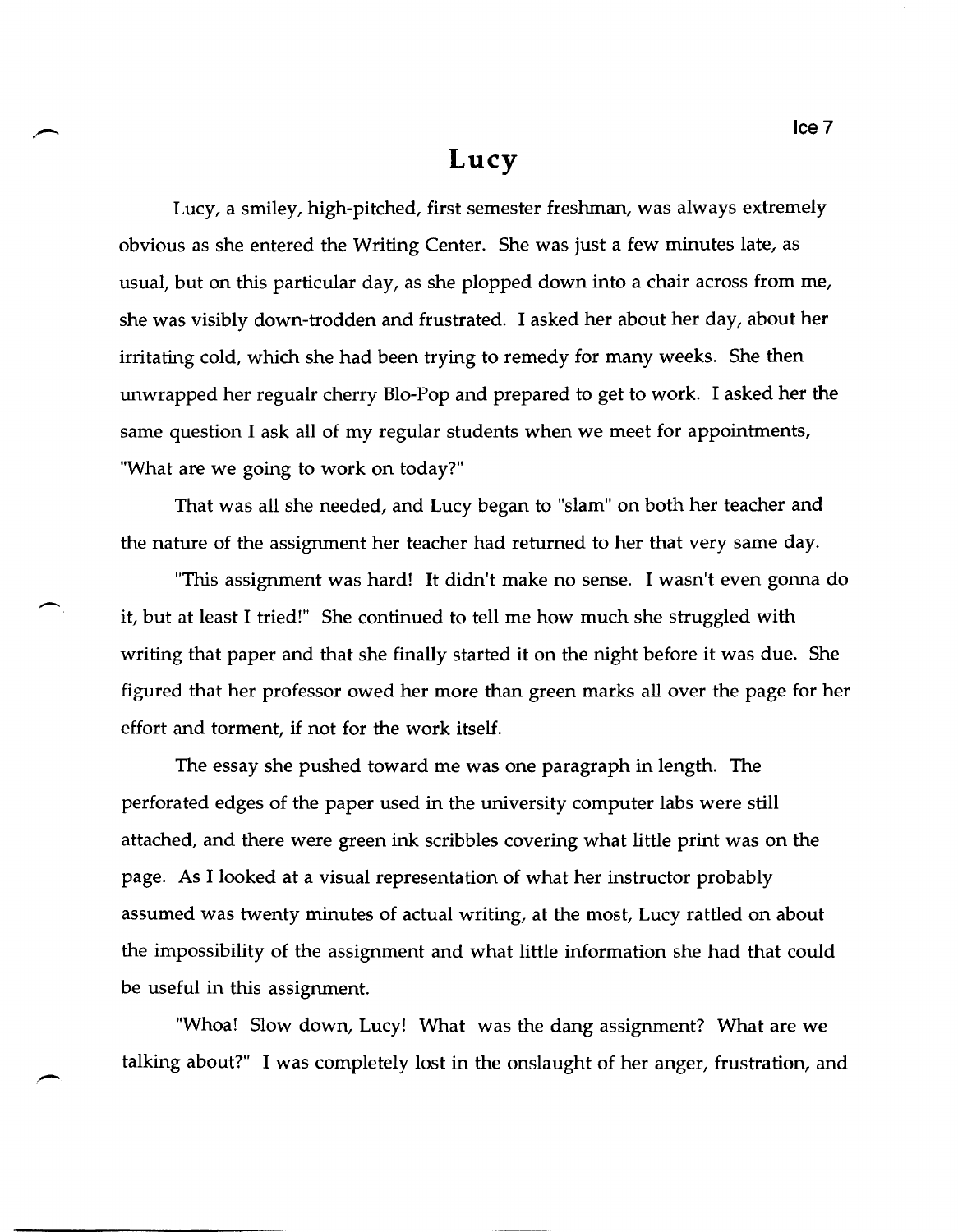the one paragraph in front of me, from which I was to decipher the assignment which was giving Lucy such a fit. As she composed herself enough to tell me what she had been assigned to write, I gathered that her instructor wanted the students to interview someone they found interesting and write a profile essay about him/her. Lucy had chosen a young woman who lived down her hall. Lucy had asked her interviewee about the way music had affected her life and managed to get quite a bit of workable information from the interview. From what I could understand from Lucy's paragraph, she simply did not realize that there might have been a need to follow up on some of her interviewee's answers for the sake of clarity in her writing. But more importantly, she did not understand the purpose of writing an interview /profile essay. She did not realize that what her subject had to say was of least importance to her instructor, but that she would be graded on her ability to put her information on the page in an interesting and meaningful manner. I began to explain these things to her, and she simply became more and more frustrated.

Okay, time for a new approach. Calmly explaining all of this to her would not matter. She just was not interested in what she could gain from the assignment. What she was concerned about, however, was the comment her instructor scratched onto the bottom of the page: "This is clearly undeveloped. Are you seeing a tutor?" Lucy was referred to the Writing Center two months before she ever made an appointment. Time was running out for her, and midterm was already a thing of the past. She needed to improve her writing, not just on this essay, but on all of the revisions due in her writing portfolio, in the next six weeks. Lucy really had lots of work ahead of her, and clearly I had my work cut out for me as well.

We started to plow through the sentences she had written concerning her conversation with the "music lover." We found, together, that though she had

 $\overline{\phantom{a}}$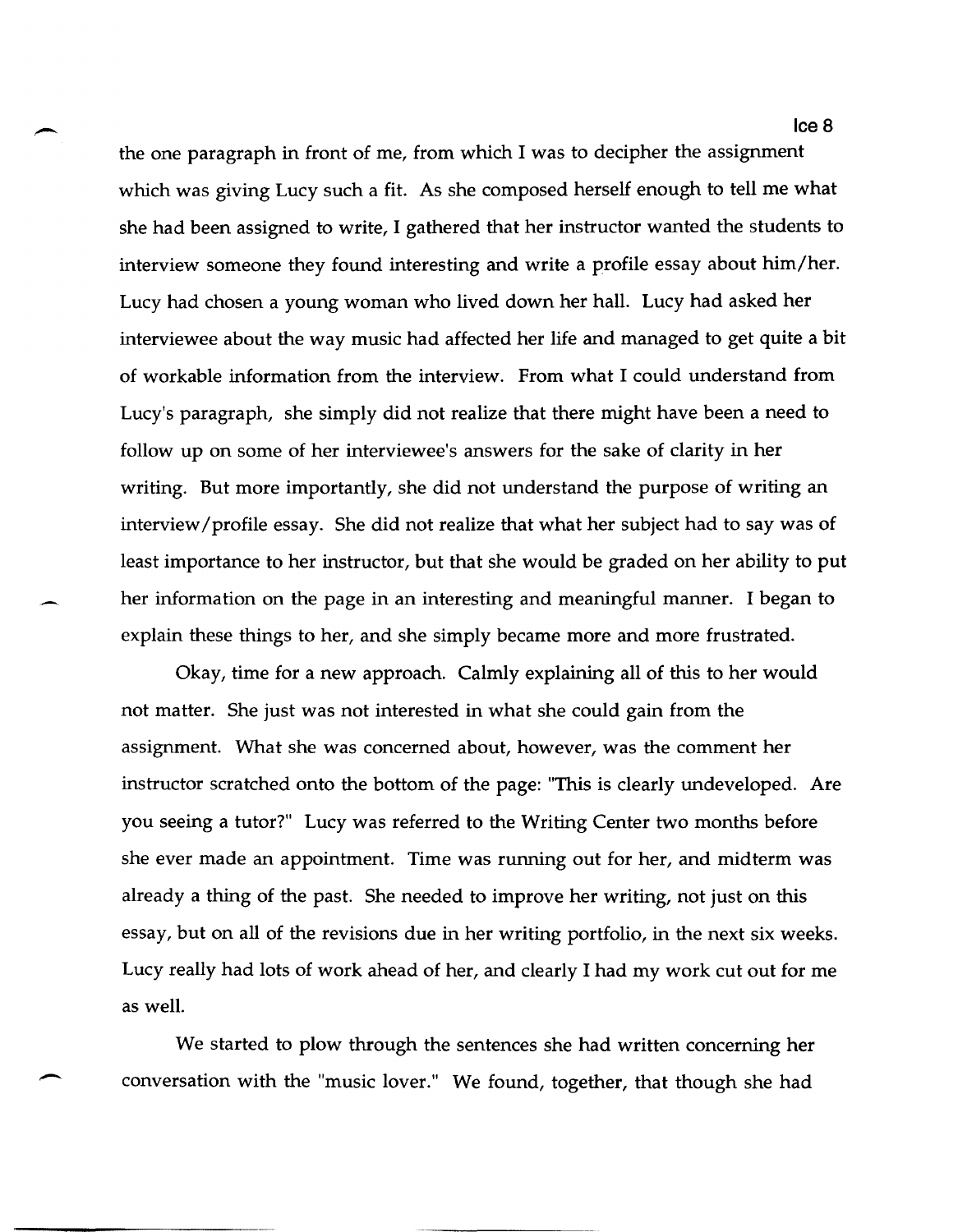only composed one paragraph, each sentence she had written actually held the potential to become a topic sentence for a new paragraph.

"Where are the details?" I asked her gently. She looked at me with a puzzled expression upon her face. I posed this question because they were, without a doubt, missing from this first draft. Her instructor pointed out in her comments that Lucy failed to describe the setting of the interview, as well as any physical detail of her interviewee as she sang to Lucy and talked about her future goals relating to music.

Lucy just looked at me.

-

-

"I didn't know I was supposed to include all that stuff! How was I supposed to know? She didn't tell us nothin' about that!"

I was gettin weary of defending her professor, so I decided to change gears. I told Lucy that it did not matter what her instructor did or did not tell her because all of the requirements for the assignment were now stated in green at the bottom of her page. I then started to ask questions about the interview.

"What else can you ask her about her major? Do you know what a music engineer does? Can you describe it in a paragraph of its own? What was she wearing during your interview? How did her singing make you feel?" Lucy jotted down the questions I asked and then said, "I guess I gotta lot of work to do."

"Not near as much as it seems, Lucy."

"I'll work on it, talk to my friend again, and then I'll bring it back next week." "I'll see ya then."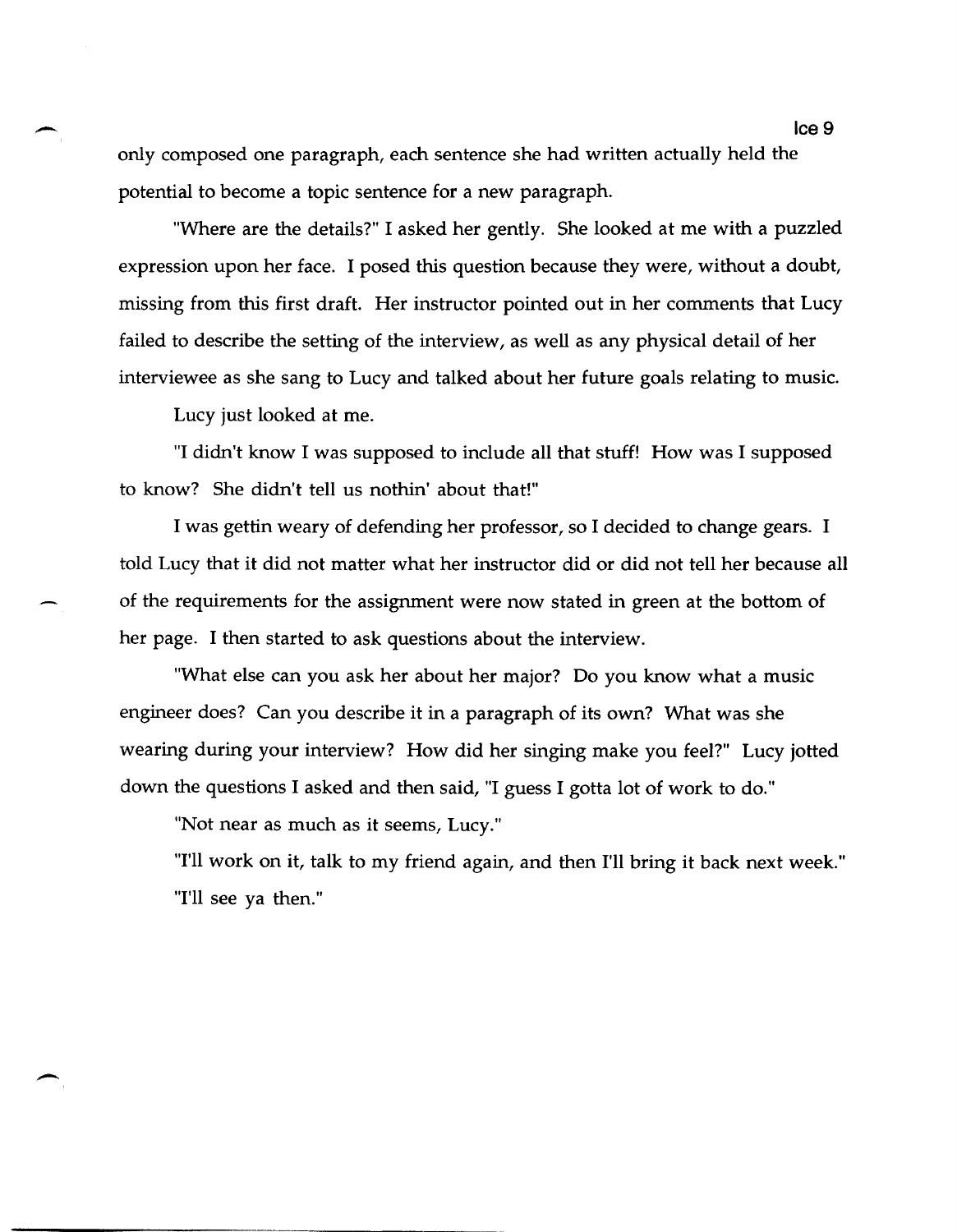#### **Ray**

I received a phone call in January of 1994 from the mother of a high school student. She and her family had recently moved to Muncie after her husband was transferred from a city in Michigan, and she felt that her son, a freshman at Central High School, was falling behind due to the differences in the curriculum of the two schools. She wanted an English tutor for him, preferably someone with a major in Secondary Education. I agreed to tutor him four days a week, thirty minutes each day.

She began to prepare me for Ray. She told me that he has Attention Deficit Disorder (ADD), and that at times he had been known to simply tune people out. She mentioned several times that should there be any problem I was to contact his father immediately, and she gave me his pager number.

I was a little nervous about working with Ray. I knew very little about ADD, and Ray's mother gave me very little information on how to communicate with him; this was a real problem for Ray and me.

Essentially, Ray did not think he was having any trouble at all in English class. He simply did not care how poorly he did. He was fifteen years old at the time and was beginning to think seriously about cars, girls, and getting into trouble. He would do as little as I forced him to, and he never went out of his way to work on his own primarily because he saw no real purpose for having a tutor.

We were working on participial phrases, infinitives, and gerunds, and we had been doing so for nearly a full week, in conjunction with what his English teacher, Mrs. Fairly, was doing in class. We read the grammar book. We looked at examples. We did exercises his teacher assigned for homework. I gave him examples to define. He gave me examples, both verbally and in writing. He knew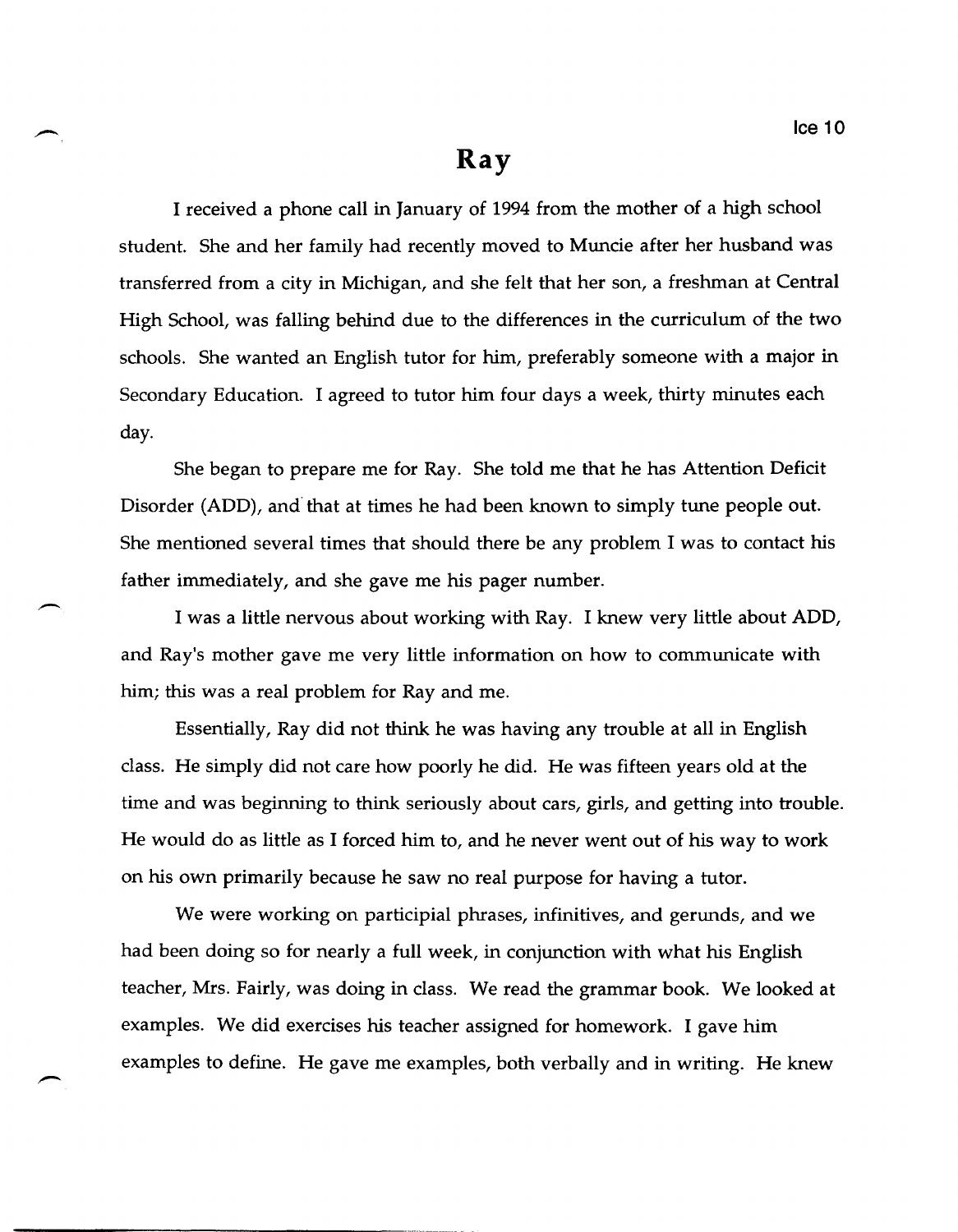the stuff, and he knew it well. We would have arguments about examples he generated, look up the answers in the grammar handbook, and find that he was right, and I was wrong.

-

 $\overline{\phantom{0}}$ 

We never met on Fridays, so I was forced to wait until Monday to find out how his test over participial phrases, infinitives, and gerunds turned out. I knew he would do well; he could have rewritten the text, he knew those rules so welL

By the time Monday finally rolled around, I was so anxious to find out how the test went, that I almost couldn't stand the wait for four o'clock. But when he came in, he did not look as anxious to tell me the results as I was to hear them. He got a D. All of that work (and not just memorization) and he got a D. I was terribly disappointed, and it wasn't even my grade. I asked him why, and he couldn't tell me.

Later that week Mrs. Fairly called to talk to me about the things she would be moving on to in class during the upcoming week, and I asked her about Ray's test score. She told me that the reason Ray did so poorly on the exam was because he used foul language in the examples he generated.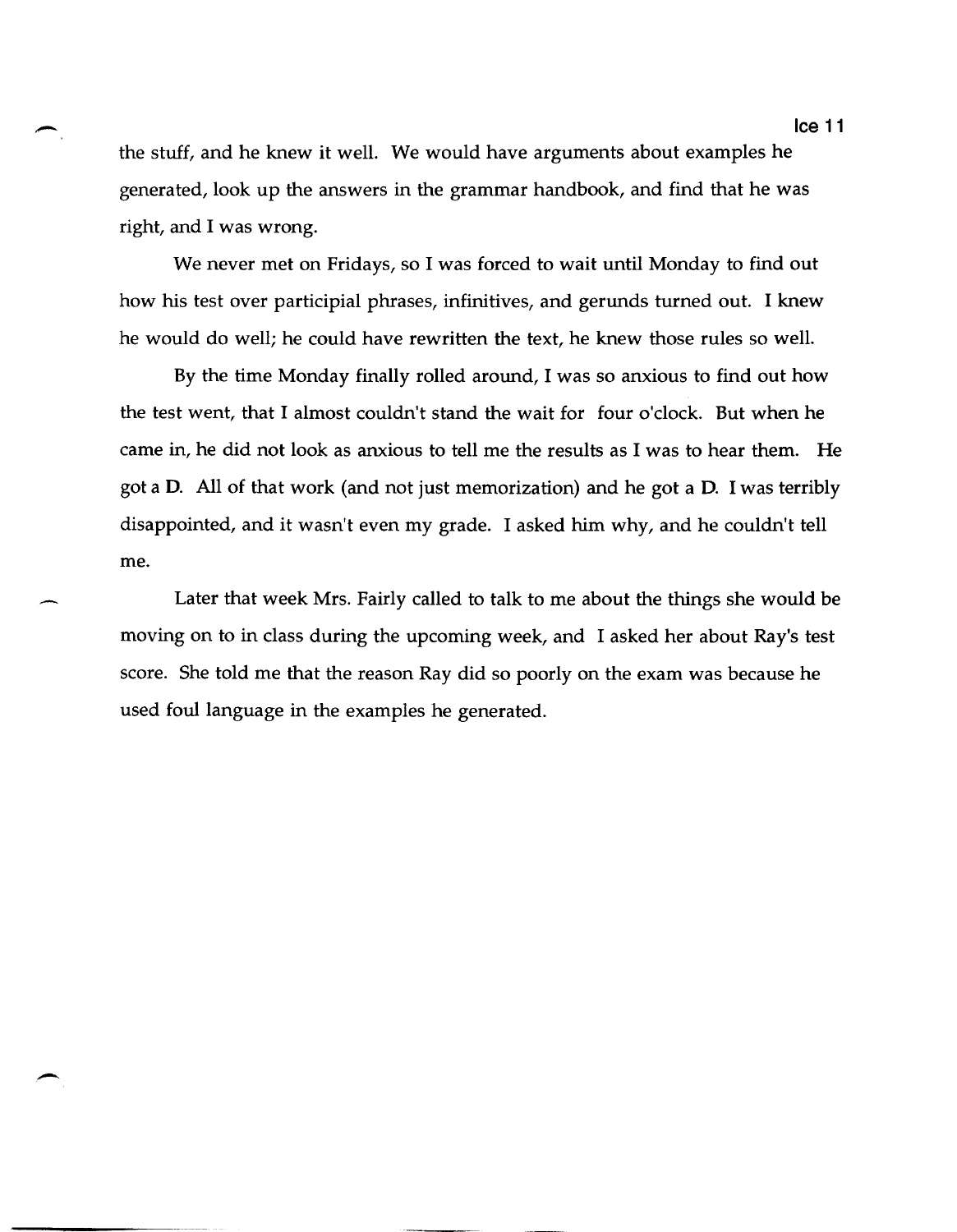## **Victoria**

Victoria signed up for regular appointments with me immediately after her professor suggested it. The essay she brought to her first session was a memoir. I asked her to read it aloud, as I do many students with fresh drafts of essays to be polished. She refused. I could not understand why.

"May I read it aloud?" I asked her. She was bashful and apprehensive about it, but she agreed. I read her memoir softly, keeping it just between us, and when I was finished, I was emotionally drained. The minimum number of pages required for her first draft was two. She had written seven pages.

Before reading the essay, I had simply assumed that Victoria was timid or that she disliked reading aloud. After reading the narrative she had written, I understood why she did not want to read it aloud. The pain of putting this experience down on paper must have been excruciating for her. It would have been even more traumatic for her to read her story aloud to a stranger in a room full of other students and tutors.

,-

One evening, shortly after her divorce was final, Victoria was assaulted in her home by a neighbor. He had been stalking her for weeks, and eventually he forced his way into her home late at night, after she had put her two small children to bed. He beat her about the head and face and tore her clothes off. Her daughter got out of bed and came downstairs while the attack was taking place, and the man threatened to harm her as well. Both Victoria and her daughter, Leann, are lucky to be alive.

Victoria wrote this particular essay as part of her healing process. She is still struggling with what happened to her. It was very difficult for her to put the experience to rest, and reading the whole story to me was simply more than she could bear.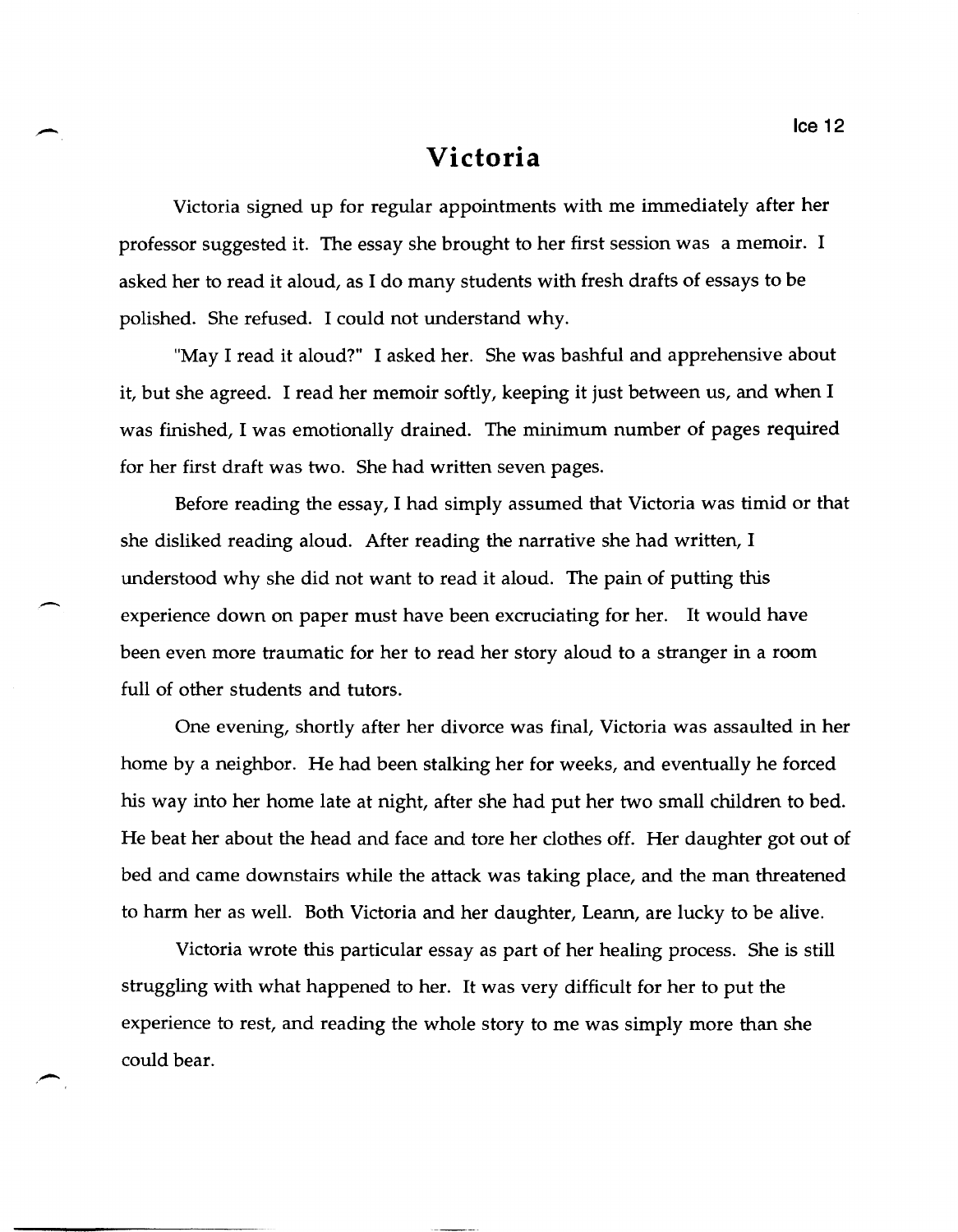# **Reflection**

Since recently beginning student teaching, the last phase of my "college education," my interaction with students has shifted and changed dramatically from my experiences as a writing tutor, and, because of that shift, I constantly find similarities and differences which keep me connecting each class period with my tutorials in the Writing Center. One aspect of this interaction which has not changed significantly, however, is my love of spending time with students. Both in and out of the classroom, I have really enjoyed the millions of mini-experiences each interaction has brought me, as I have learned so much from each and every one.

Because in the classroom I see 113 students' essays rather than three or four, I very rarely have the luxury of sitting down with a writer for an hour or so, chatting about what (s)he has done well or what might help make an idea come across with more strength. Instead, I find myself doing something I always hated to see when going over essays with students in the Writing Center; I circle consistent errors and direct my students to the proper pages in their McDougall & Littell handbooks, or tell them to see me so we can discuss the major problems with the essays. I know deep down that these students are not going to look at those passages. I also know that only a few minutes reviewing the rules of commas or subject-verb agreement will not miraculously dissolve the errors for the second draft; nonetheless, I feel that if I don't give them at least that guidance, since I do not have the time to sit and

------- -~---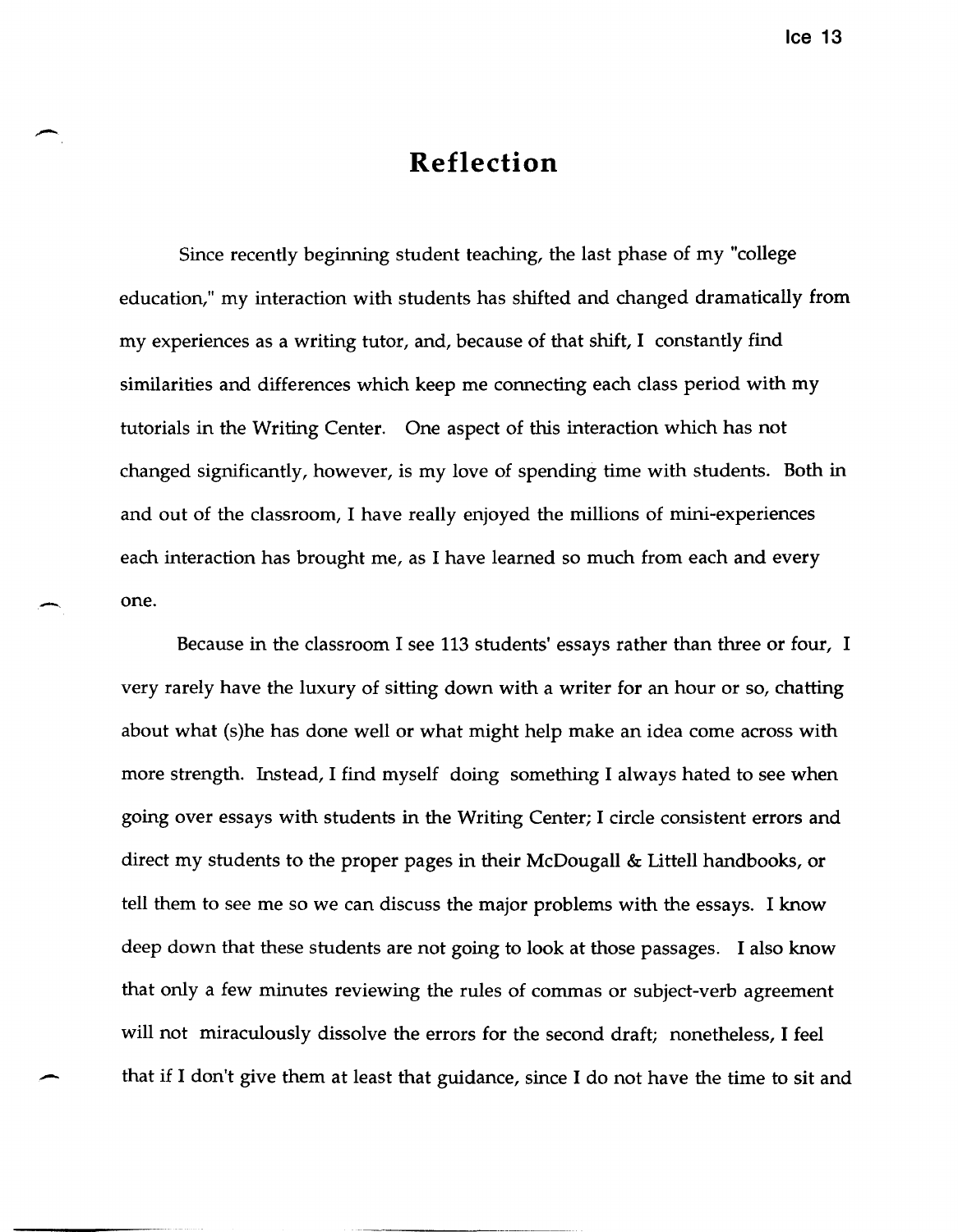conference with each of them, I have left them with nothing more than their errors, some vague information, and a bunch of circles. I have to comment as briefly, and still as specifically, as possible on the content of the essay because they simply stop reading when they feel they have reached their tolerance level for teacher-babble.

This is not something I am used to; in the Writing Center, probably because my role was not that of a teacher, most students would listen to many different suggestions for improving their essays. In the classroom, however, students only want to listen to the suggestions which will give them the grade they want.

 $\overline{\phantom{0}}$ 

One similarity between my working in the Writing Center and my student teaching, which I have found to be more stimulating than shocking, is the fact that I am dealing with many different learning styles each day. When tutoring in a oneon-one fashion, I had only to deal with the educational "hang-ups" of one student at a time. Strangely enough, I am doing the same thing in my classroom, but at a much quicker pace. I may have thirty different "hang-ups" in my room all at once, but I am still only dealing with them one at a time; I have found this to be the only way to deal with them at all. It is impossible to combat all of the problems at once; there are too many factors involved. I have learned that I must step back and look at the entire situation, find the "squeekiest wheel," and begin dumping the grease there. Once I got a firm grasp on this, I realized that I had already learned it; I had simply learned it in a different context, and I did not make the connection until I relearned it. This lesson was originally taught to me in the Writing Center.

With students' work, which is often filled with lots of little "scratches and dents," the problems must be solved one at a time, starting with those which cause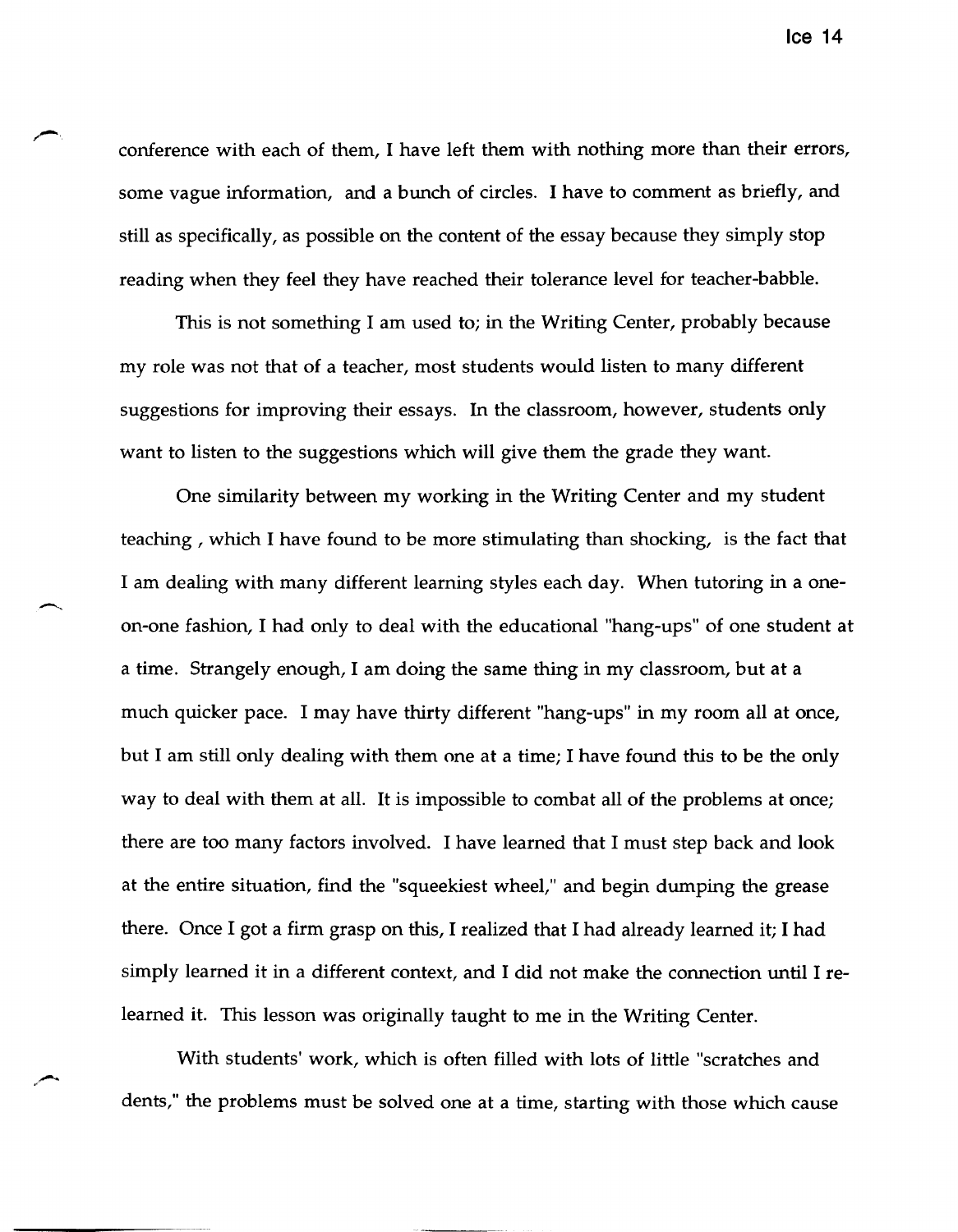the most trouble. To accomplish this, as a tutor, I learned to read the students' essays, look at the overall situations, and then decide which course of action to take in order to combat the most vital problems. As I apply this technique in my teaching, I now see quite clearly that this plan of attack is useful in a million situations outside of the writing tutorial.

I have come to realize, as I step into new "student messes" every day, that my most important lessons occur when I find myself dealing with students' personal situations. There is no way to escape handling these situations because they will always affect students' classroom performance -- especially in writing. This, too, is something I learned while tutoring, as is evident from the descriptions of my tutorials presented here. These things, which my tutorials taught me, find their ways not only into my classroom, but into my interaction with other teachers, friends, and loved ones as well.

--

In the hours Victoria and I spent together each week, I learned many, many things, but none so vital as the lesson she taught me during the tutorial I have described in this project. During that hour-long session with Victoria, she forced me to understand the importance of remembering how little I know about my students' lives beyond the Writing Center. I have always understood and believed in the personal nature of writing, but I never dreamed I would read something so traumatic and life altering in an assignment for English 101.

I think that up to that particular point, I looked at each student essay in the same manner. Every essay that every student brought to me seemed to be just a jumbled bunch of ideas which desperately needed sorting. I always seemed to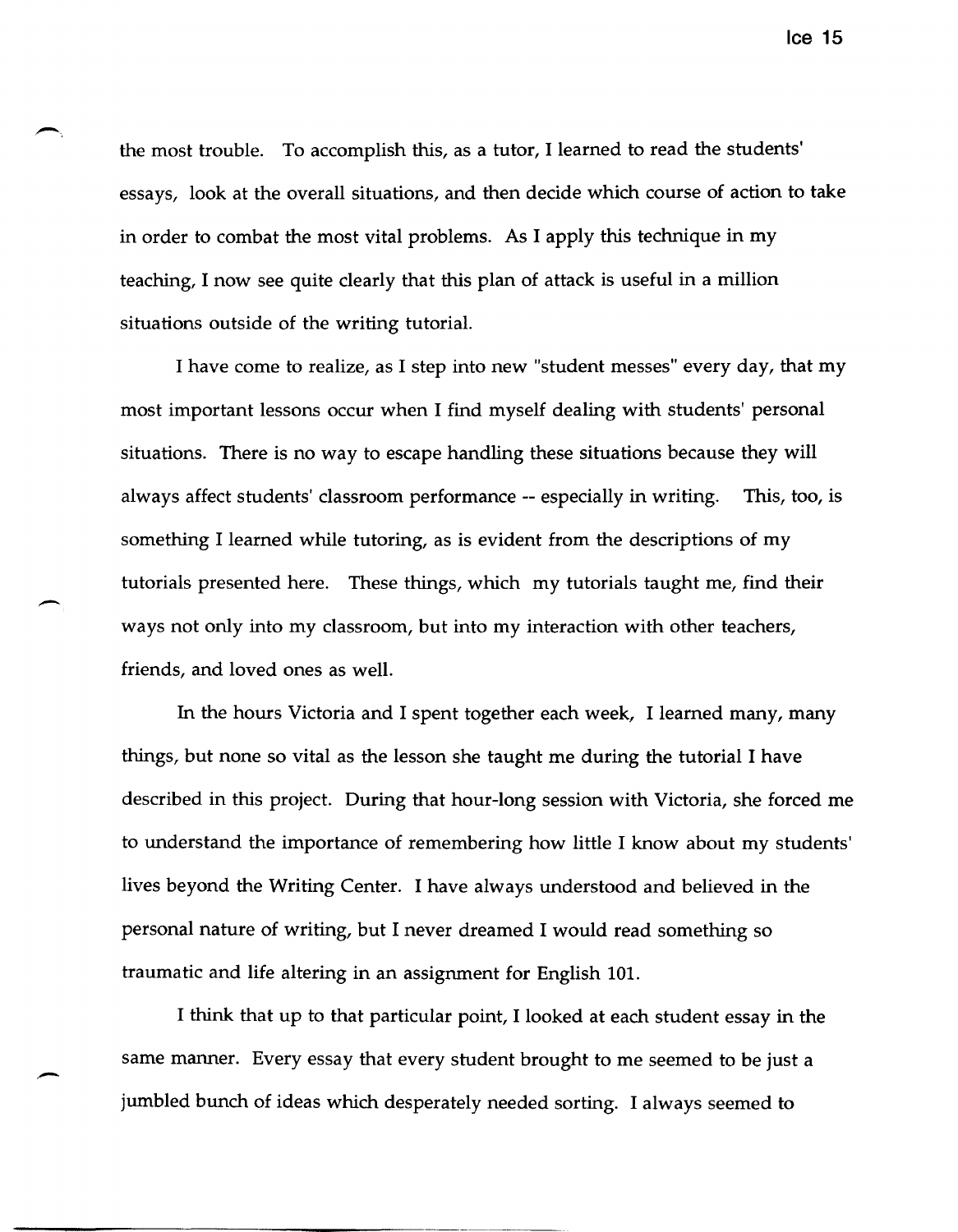assume the role of the "sorter" for the student. But Victoria did not need her thoughts, order of events, or description sorted and put into their proper places. She had accomplished all of those things long before she brought her memoir to me. She didn't need a counselor, for she had been seeing one regularly since the night the police picked up her stalker. This was when my dilemma surfaced. I did not know what I could do for her because I felt that sifting through her essay for mistakes would be a major violation of her experience; I would be poking around in her living nightmare. I did not think I could get beyond the words and content in the essay to tackle all of the now seemingly truly meaningless junk her professor suggested she work on.

 $\overline{\phantom{0}}$ 

-

At that moment I understood that there is so much more to teaching students about writing than process, mechanics, and all of the other non-descript English "stuff" writing is perceived to encompass. I realized that a piece of writing is actually a piece of a person put on a page by way of pencil, pen, or word processor, and that no piece of writing can be addressed until the person whose life has been put on that page has been addressed first.

An experience I encountered during student teaching reinforced this idea for me. I assigned my Advanced Placement students to write a short, reflective piece discussing their expectations for the A.P. Exam, which they will take in a few weeks. One student had a lot of trouble staying focused in her essay because she feels she has been cheated by her English teachers; she feels they have prepared her for neither the A.P. Exam nor college English. Thus, her personal feelings and frustrations kept her from successfully completing the assignment.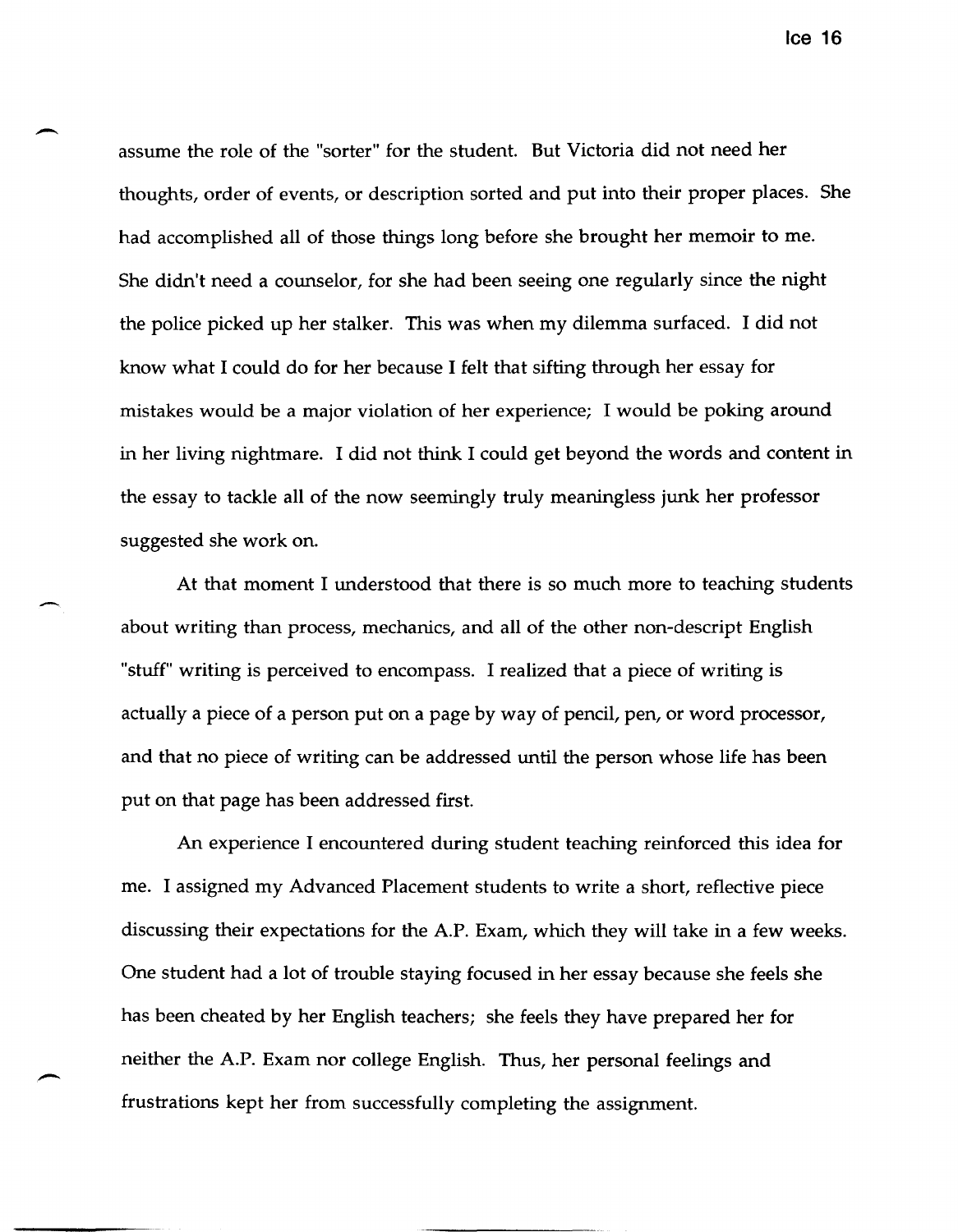After talking with her, I assured her that her feelings are completely valid and should be taken seriously by all of the teachers she feels have failed her. But then we talked about how to complete the assignment using the constraints I had established. We both knew that she was not trying to dodge writing about what she expects from the A.P. Exam; she simply feels very unsure of what will be expected of her on that exam and in college. The other things on her mind needed to be addressed before she could channel her writing back to the task at hand.

This idea spills over into my semester with Ray. He is such a complex kid, as most are at the interesting and terrifying age of 15. I constantly felt that he was just another "pain in the neck" adolescent, until I physically, not figuratively, sat myself down and tried to figure out just exactly what it was that made Ray behave the way he did.

-

As I worked my way through more education classes, I began to understand that there could be any number of factors leading to behavior like Ray's, and it is amazing how many nasty and unfair things he might have perceived to be in his life at the time I was tutoring him: his family had recently moved from the only home he had ever known to a new state; he had been forced to leave his pets in Michigan; he was starting at a new high school; he was away from his friends and the things he enjoyed doing, such as skiing and snow-boarding; his younger brothers and sisters were requiring more attention as they attempted to adjust as well. It is no wonder Ray developed an attitude problem and was having trouble in schooL What he probably needed even more than an English tutor was some quality time with his family and the chance to feel a part of something again. He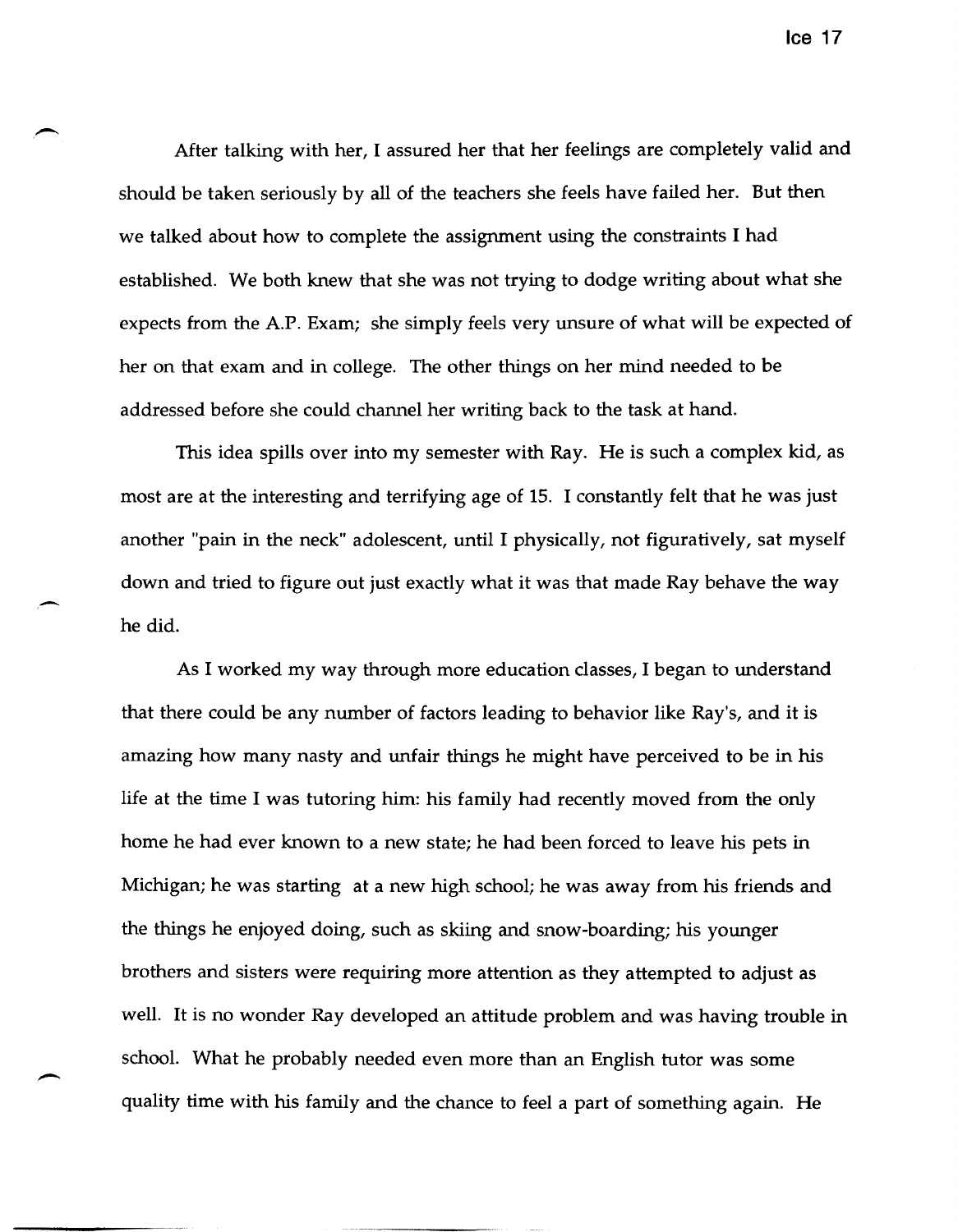needed some extra parental encouragement. He needed to try a school club or an athletic team. He needed to join a church youth group like the one he left in Michigan. However, he did not have enough time for these activities because he was with me for thirty minutes every afternoon, after his hour-long Spanish lesson and before his thirty minute algebra tutorial.

So many things can and do affect a student's academic performance. As a teacher, this is a lesson no professor could have taught me. It took real life interaction with a "problem student" for me to understand that often times the lack of motivation and achievment is a result of much more than a distaste or apathy for the subject at hand. To get to the heart of the matter, a teacher or tutor must respect the student enough to explore the situation, rather than simply making a judgment based on the evidence in the gradebook.

 $\overline{\phantom{0}}$ 

-

I was reminded of this when dealing with Denise, a twelfth grade sports fanatic who found herself in my second period class this semester. My supervising teacher made it a point to tell me absolutely nothing about a student until I came to him with specific questions. At the end of the first nine weeks, I had to fail Denise. I had approached her and discussed the assignments she was missing in the middle of the term, and I expressed to her how important it was for her to make those assignments up. She responded favorably to completing her missed work, but then never handed any in.

When report cards came out, and she saw her F, she was very upset. She was not upset that she did not pass English; she was upset because her failing grade made her inelligible for softball. She wrote me a letter explaining that since her father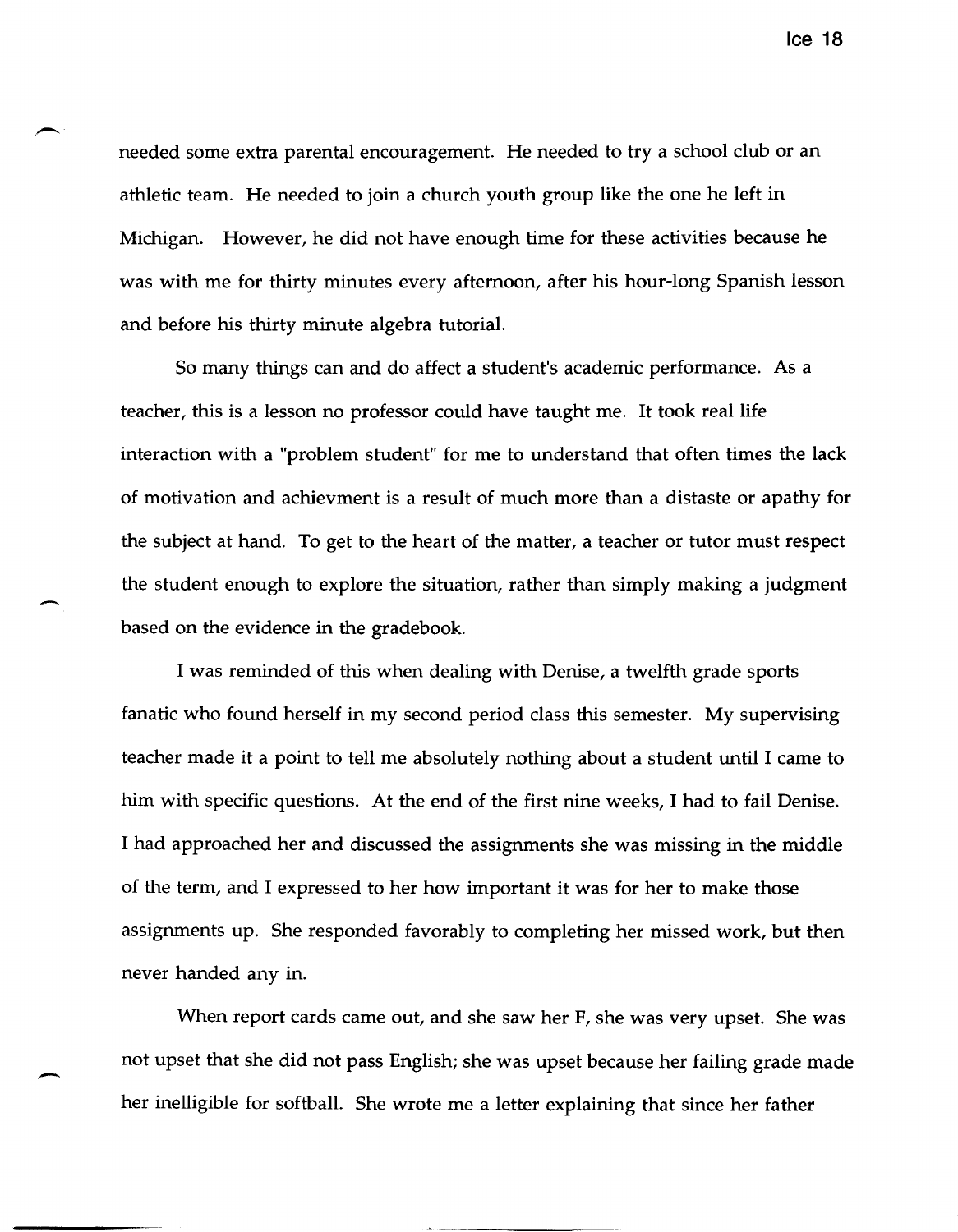passed away, basketball and softball were the only ways she could vent her frustrations. She apologized for not taking my mid-term warning seriously, and told me about the problems she was dealing with at home with her mother's adjustment to her father's death. Eventually, with the help of my superivising teacher, Denise and I worked out a contract for the work she was missing. She signed a contract stating that she would turn all the missing assignments in by the first game; I signed a contract approving her elligibility for softball upon receipt of those assignments. Once we came together and dealt with each other on a human basis, rather than on a level of an angry student and a frustrated teacher, we found solutions.

As a novice, I realize that I am extremely naive about many things. I never realized just how unsuspecting I was until my session with Brice. I assumed many things about this student, without having met him prior to our tutorial. I considered the option that perhaps he had done his work so conscientiously that he had finished it too early to remember the assignment. I assumed that perhaps he had not read over it in such a long while that he could no longer recall just exactly what he had decided to write. But not once did I suspect that he had purchased his essay from someone else. I had forgotten how simple it is for some students to slide through school without doing any real work. All of the people with whom I went to high school, who never turned in an assignment they had personally completed, had slipped my mind. I guess I was too idealistic, believing that anyone in college deserved to be there and could be trusted to do his/her own work. Now, I am not really sure. But what I do know is that this experience will never leave me now. As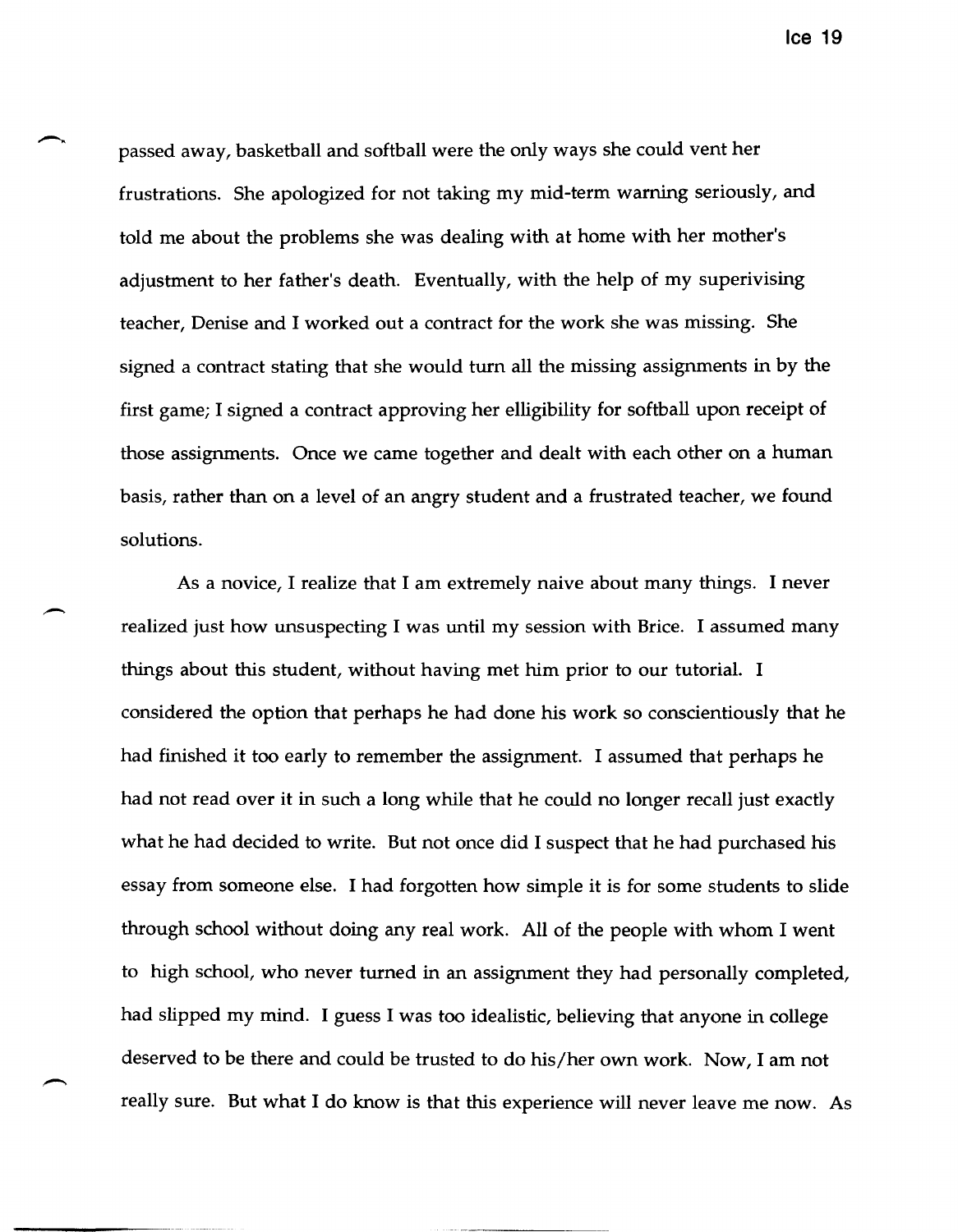I step back into the realm of compulsory education, I will recall how simple-minded I was in my session with Brice.

While my twelfth grade academics were writing fiction, I was confronted by a student who bluntly asked, "You do know I have been writing all of Shawn's essays, don't you?" I simply answered, "How would I have known that?" She went on to tell me that she had not really minded at first, but that he had recently become pushy about it. I was flabbergasted. I was not sure of how to address the student who had been ''borrowing'' essays, and I did not know what to do with this student who just came right out and admitted to "loaning" them to him. I made an agreement with both of them. Shawn, the one who had not been writing, wrote new essays to replace the ones he had turned in but had never written; Jenny, the young lady who had been writing twice the number of essays as she had been asked, wrote one more for me. It was titled, "Why it is Important to do My Own Work and Nobody Else's." All's well that ends well.

One idea that I felt education professors were attempting to impress upon us was that teaching is a very tough and thankless job, but that every once in a great while, a true feeling of pride and thanks will come from a student, and that these rewards are what teaching is really all about. Fortunately I wasn't forced to wait until I had endured endless hours in the classroom to sense this amazing feeling. My first experience with the intrinsic rewards of educating occurred on that Tuesday before Thanksgiving with Janice.

I have never been so proud of anyone as I was of Janice when I saw that essay. She was thrilled with her accomplishment, and I was ecstatic! At that moment, I

-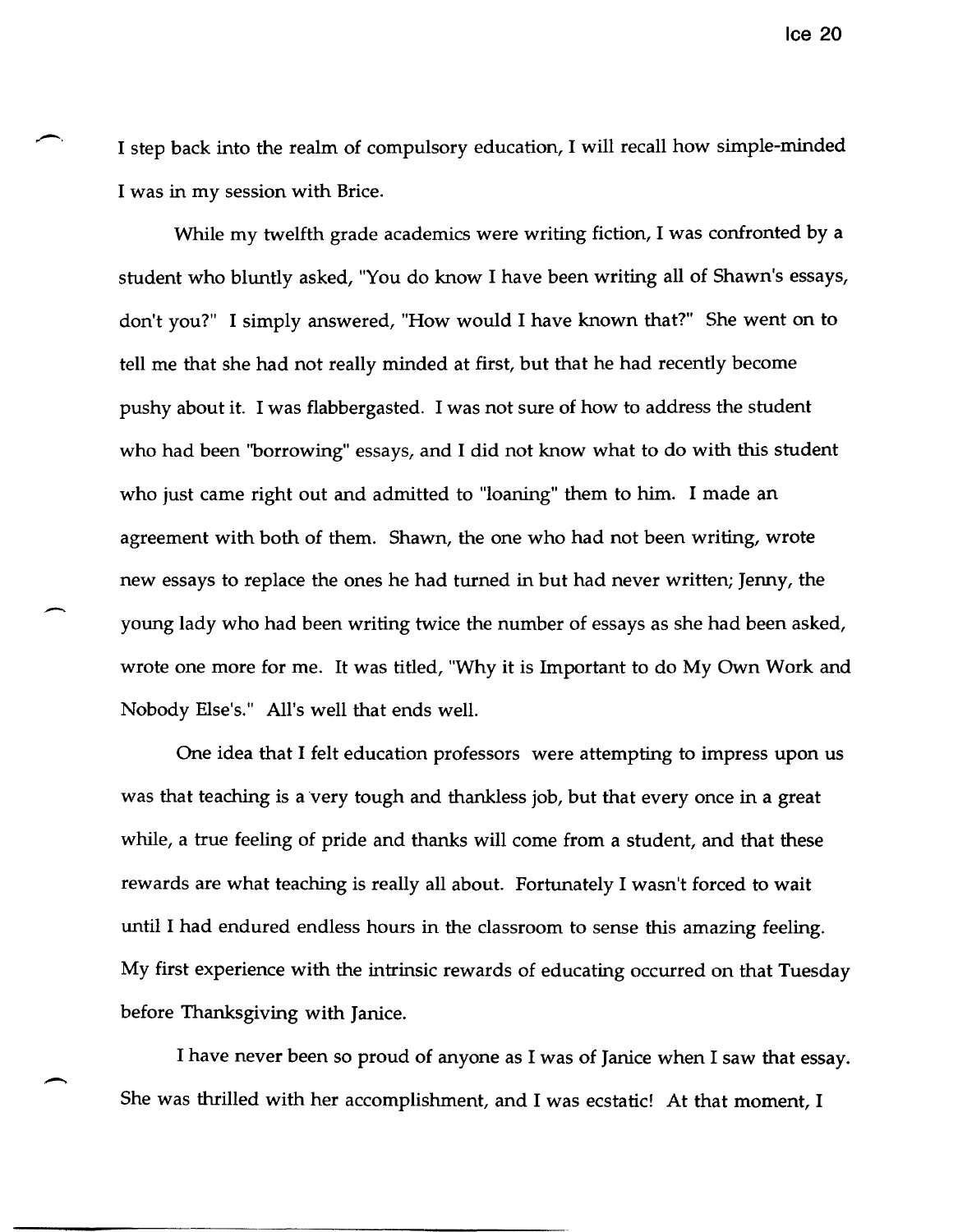felt that "thing" that makes teachers keep teaching, and I just beamed -- I could feel it! After I calmed down, I wondered how long I would have to wait until I felt that wonderful sensation again. As it turned out, not long at all. Just recently, a young woman in my fifth period class wrote the most incredible essay I have ever read. The assignment was to retell Salinger's "A Perfect Day for Bananafish" in the perspective of someone outside of the story itself. I only required the essay to be two to three pages, but Janel wrote a full six pages, with an afterword explaining how her interaction with Seymour Glass changed her life. I was overjoyed with her work, and I somehow managed to get her excited about it too. The deadline for submissions to the high school literary magazine was still a few days away, and together we worked to get her essay ready for publication in it. We will get to see her work in print in just a few months.

Like Janel and all of my other students, Lucy afforded me so many great experiences that I could not possibly describe them in a few sentences. She needed so many different things from me. She relied heavily on my explanations of her instructor's comments and on my pushing her into what she really needed for her writing to improve. So often, I had to just let her sit alone at a table and do what she could on her own, rather than sitting with her and piecing together ideas and essays. Lucy did not need a tutor as badly as she needed a sounding board and a translator. She had such wonderful ideas, and she was extremely motivated by the fact that she was teetering on the verge of taking English 102 all over again in the Spring. I never had to fight to keep her on track once I got past her frustration, which usually only meant a matter of listening for a few minutes while she belly-ached about her class,

--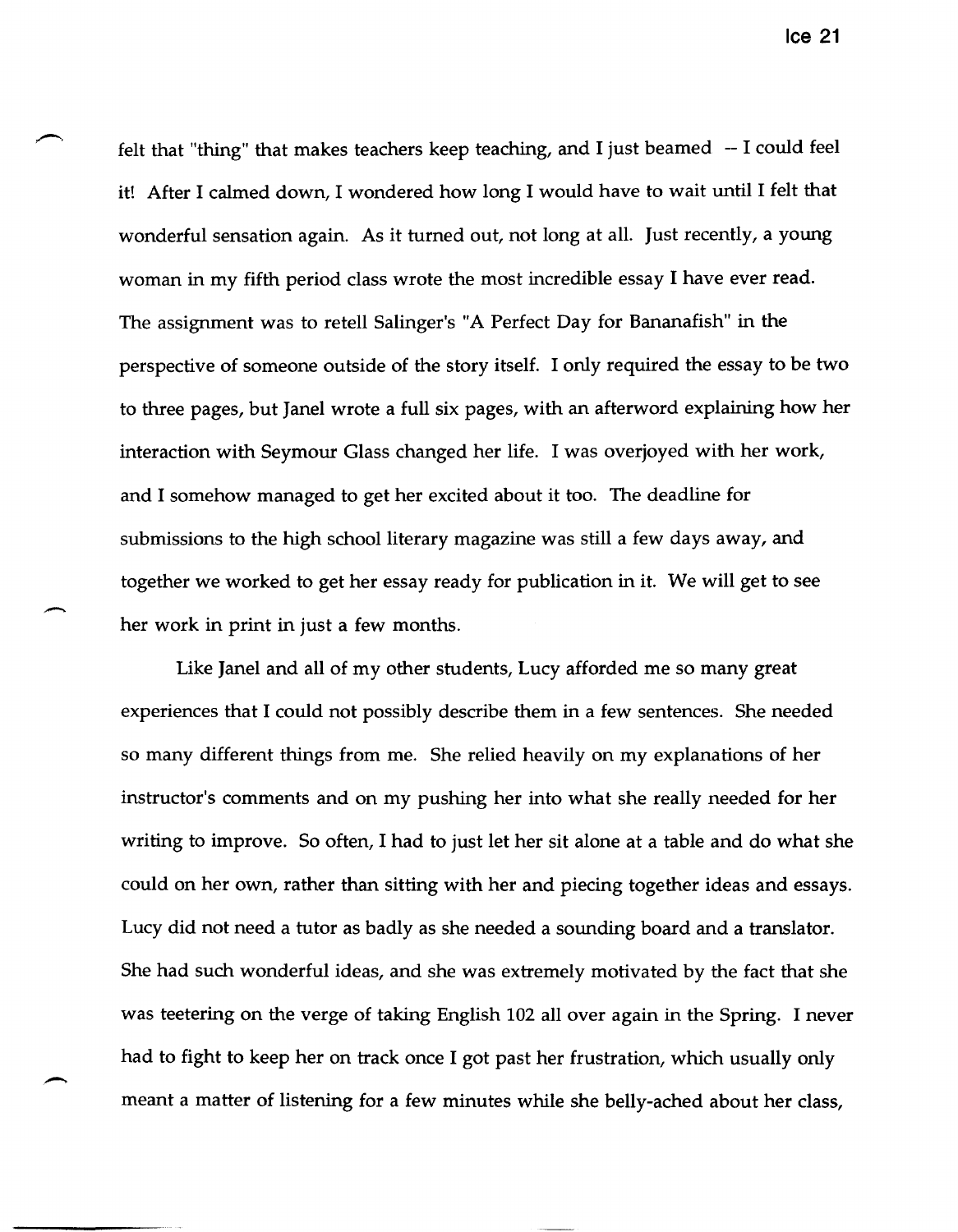classmates, and her instructor.

,-

I have this feeling that many of the students with whom teachers become easily annoyed are like Lucy. These students need to sense that their teachers are aware of their frustrations and are willing to work around them, and I think that so often teachers are forced to worry about whole classes to such an extent that they seem to forget the individuals who make up those classes. Thus, classes can become uncomfortable for all involved; without a doubt, Lucy's negative attitude and constant complaining was a distraction for her instructor, as well as her classmates. I found, as Lucy's tutor, that students like her often just need a little shot of encouragement.

I have not yet learned how best to handle a student like Lucy in a classroom setting, and it may very well be that the most effective tactic is to simply ignore the student for the sake of the immediate classroom environment; but for Lucy's sake, and for the sake of students like her, I feel that encouraging interaction and help from a teacher and/or classmates would probably be more helpful, if the student is willing to accept it.

My reflections on the time I spent with Lucy illustrate another very important attribute tutoring offers, and refers back to my discussion of handling a variety of learning styles. Through working with several different types of students, which a tutor undoubtedly will do, a tutor is able to identify with various learning styles and personality types. This is the best preparation for teaching twenty to thirty different students with twenty to thirty different needs every class period.

Essentially, my experiences with students in the Writing Center and the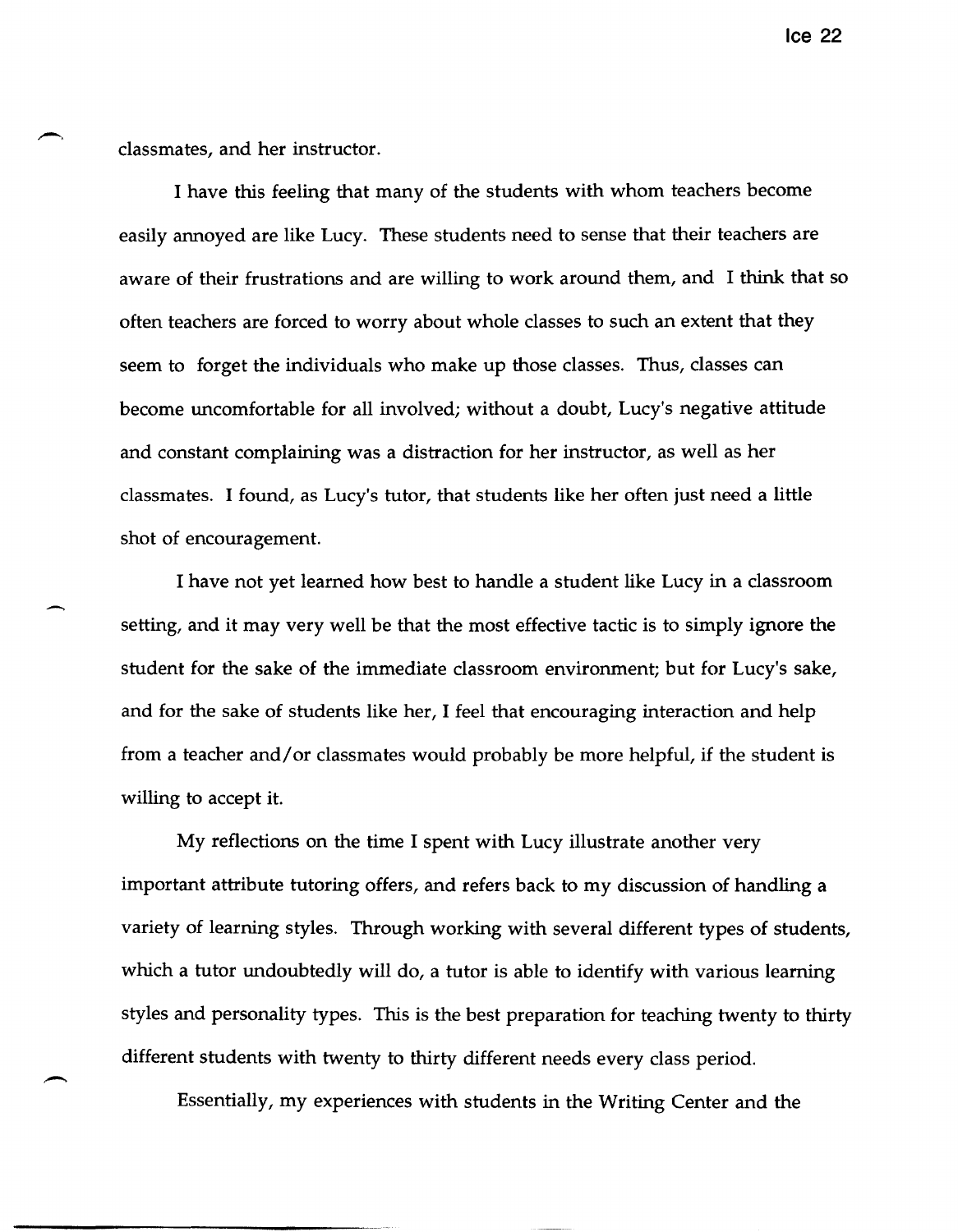classroom will continue to bounce off of each other, reinforcing all of the important lessons I have learned. There was a time when moments in my classroom reminded me of moments in the Writing Center. But now, as I near the finishing of this project, memories of my tutorials remind my of incidents in my classroom. For me, there is no way to separate the two, and I would not want there to be because the true learning in all of these experiences stems from the versatility of the contexts of the lessons.

 $\overline{\phantom{0}}$ 

 $\overline{\phantom{0}}$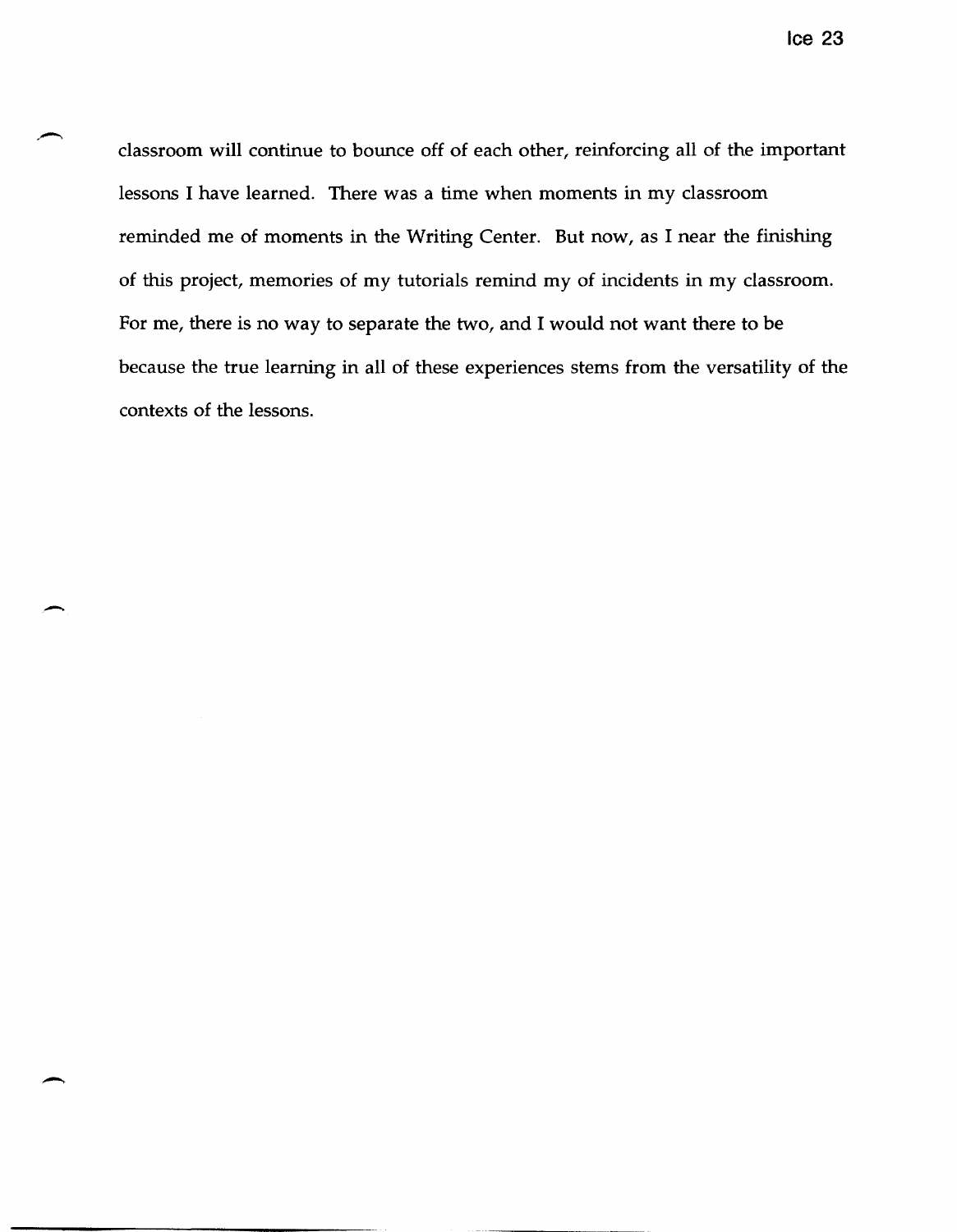### **Assertions**

I know that many students enter college having chosen education as their course of study. I also know that not all of those students finish their education degrees. Many change their minds about teaching once they get into the psychology and methods of the major. It is very hard for education majors to find the value of all of the theory of education when we have never had the opportunity to explore those methods and elements of psychological/cognitive development in a true educational setting until late in our college careers. For this reason, many education majors are disappointed by the required coursework and leave the major all together.

Tutoring, however, gives education majors the chance to put that theory to work with just one student at a time early on in the college programs, rather than forcing them to plunge in during student teaching without ever having had contact with the possible problem spots of their particular content areas or with the students who have those problems. Currently, Ball State Elementary Education majors are required to tutor for their reading and math methods courses. Secondary Education majors, however, are not required to participate in that type of course work. Because of this, I truly believe that if all secondary education majors tutored regularly while completing their degrees, whether in an organized center, such as Ball State's Writing Center, or privately with local students, we would have more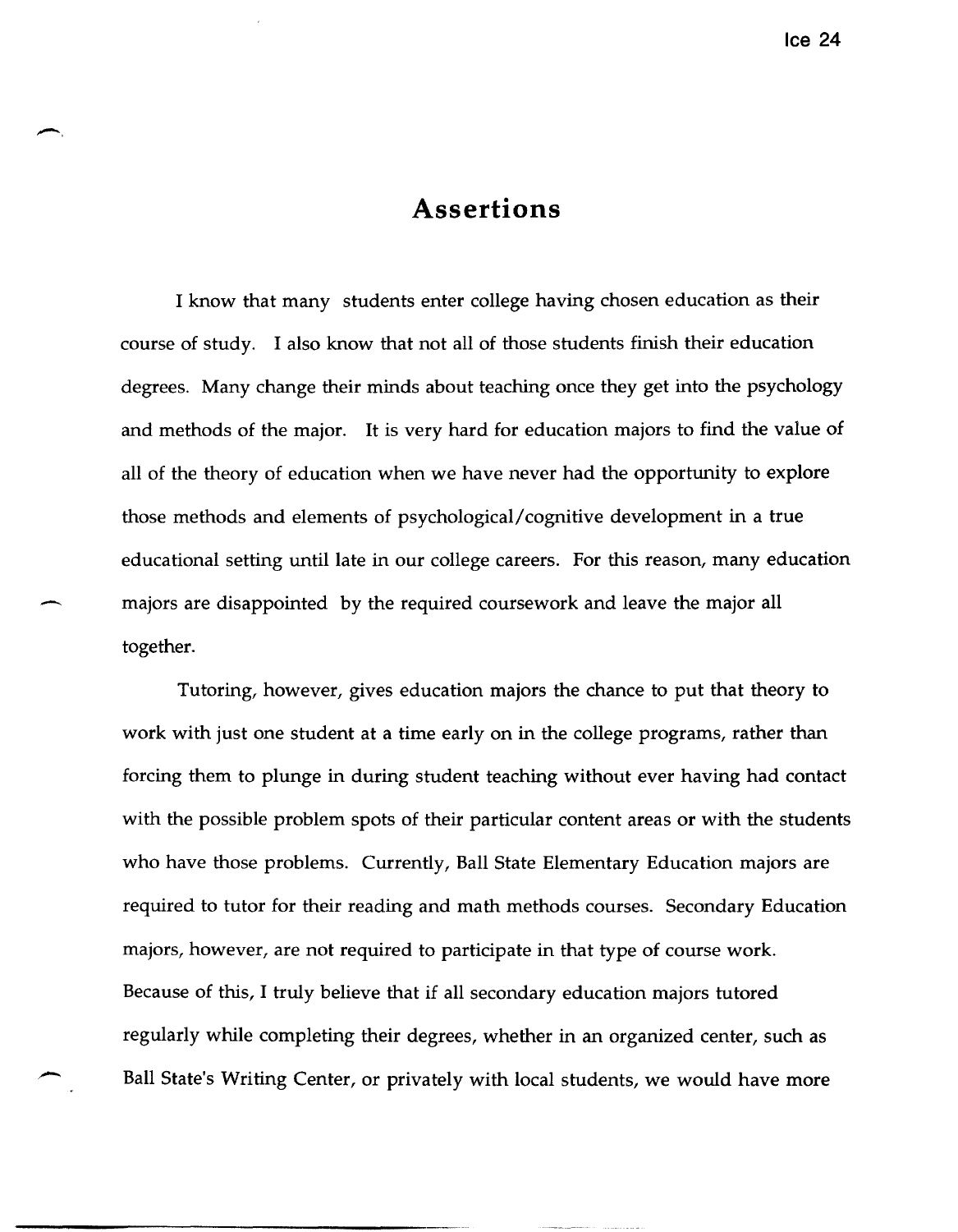"good" middle and high school teachers in the schools, instead of losing them to the theory education majors are bombarded with in college.

Unfortunately, not many education majors have the opportunity to experience the "feelings" generated by being a good teacher. And equally unfortunate is the fact that the rewarding nature of educating, which is one of the many reasons college students declare education as a major, is lost when education majors are pushed into learning about the research done in the field without first experiencing a need for the solution found in the research. For many education majors, there simply are no connections between the enjoyment one finds in working with children and the lifeless, theoretical information they feel they are being forced to learn.

-

"-

While the theory and psychology is extremely important, so is maintaining the passion an education major feels for teaching when (s)he originally declares a major in education. This is another very strong argument in favor of tutoring while earning a teaching degree. Working individually with students keeps the inspirations to teach alive in those students who are struggling with the other requirments of the major. The faces of students are constant reminders of why being an education major is so important; and often, being with a regular student after a particularly down-heartening week of study or an extremely difficult exam in educational psychology class, can be very uplifting, giving the tutor one more reason to remain steady with his/her decision to teach.

Tutoring reinforces the decision to teach for those who are cut out for a career in education; likewise, those education majors who really are not suited for teaching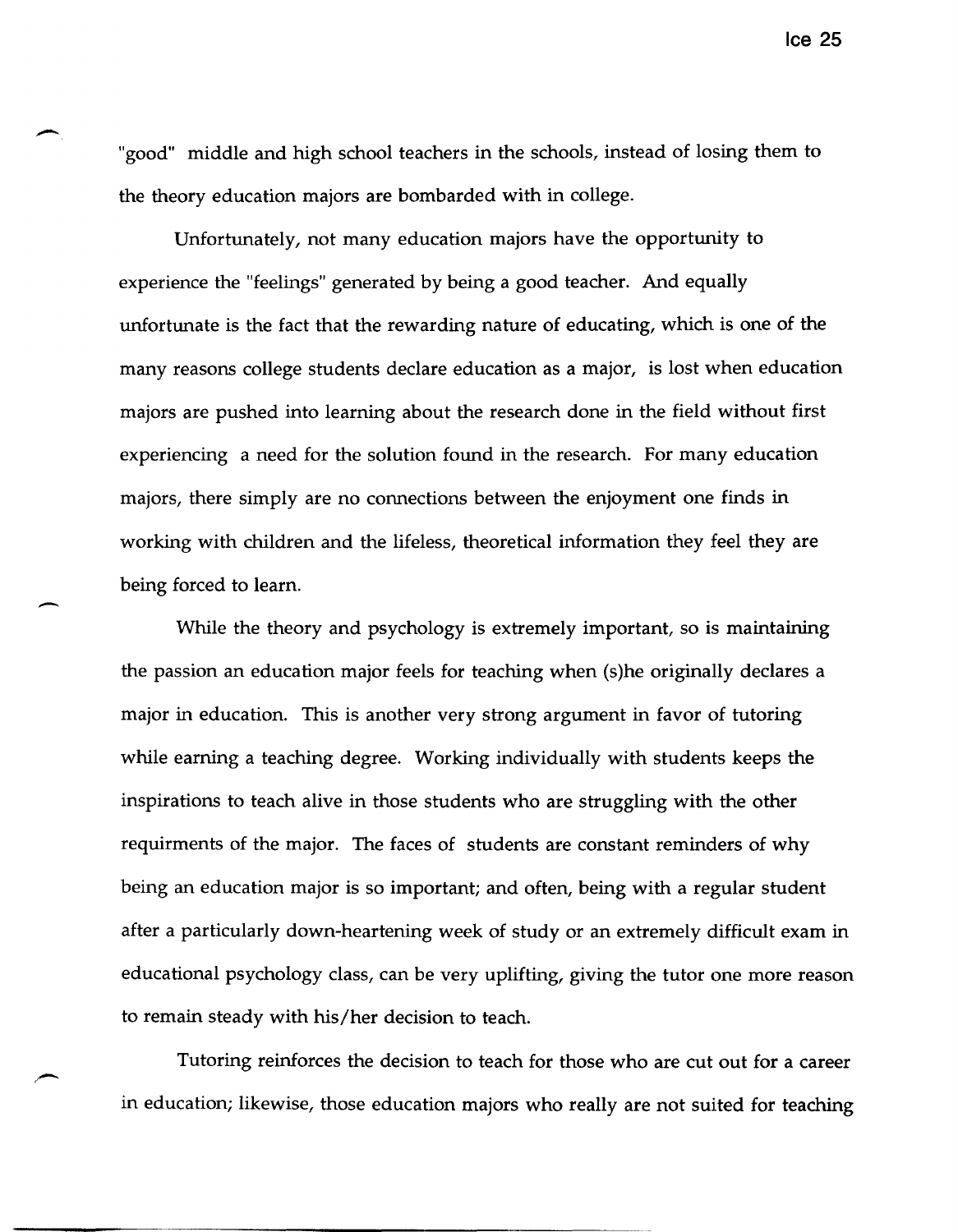may realize that fact while working one-on-one with individual students. Tutoring requires a very definite understanding of the subject matter, a great deal of patience, and a desire to be with and help students, just as teaching does. And also, as is the case with teachers, it does not take long to find out whether or not a tutor exhibits these essential traits and behaviors. Thus, tutoring is excellent practice for applying the "educational" skills we have been gaining throughout college, and it is the perfect opportunity for exploring the compatibility of oneself with the teaching profession.

Tutoring has also supplemented my learning through the direct contact with actual students, which is, to a large degree, missing from the curriculum for secondary education majors. In the secondary education program as it stands today, outside of personal observations, secondary ed. majors are not given the opportunity to actually be with a student and attempt to teach him/her something until quite late in the program. For most of these majors, the first time they ever try to teach does not occur until during the third year. This is simply too late. By the third year, an education major has spent thousands of dollars and hours working toward a teaching degree. Upon entering the classroom for the first time, many education majors realize that they simply could not, and do not want to, handle the frustrations of teaching. Had those teaching majors been exposed to the true work of an educator, rather than the theories of teaching, earlier on in the major, this shattering realization of time, effort, and money wasted might have been avoided.

-

,-

Tutoring in an organized center, such as Ball State's Writing Center or Learning Center, is the perfect gateway into the much larger professional arena of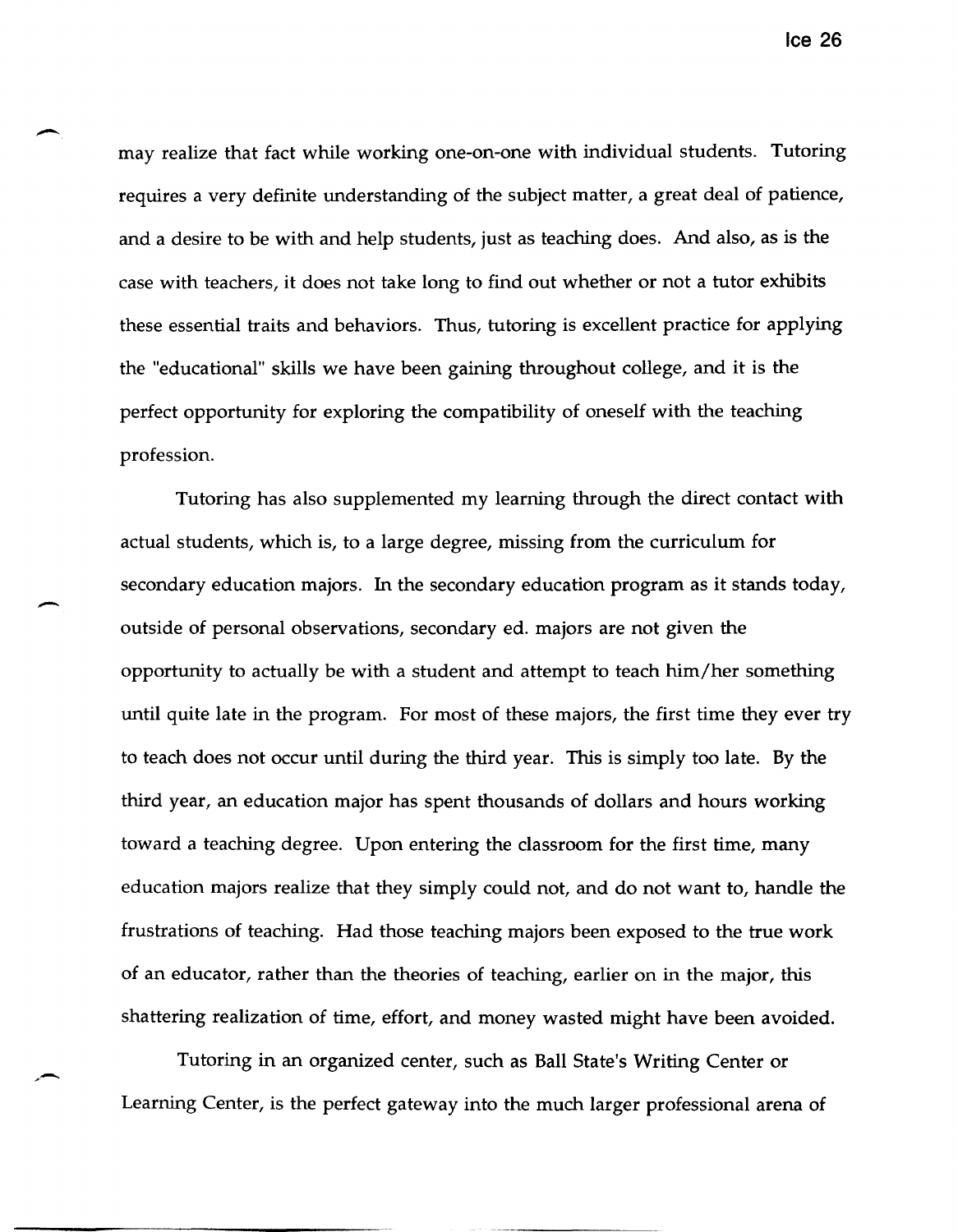education. The insight and experience available to tutors through student-tutor interaction; collaboration with other tutors; close work, guidance and reflection with directors, instructors, and professors; and professional opportunities, such as attending and presenting talks or workshops at conferences and publishing personal writings, are invaluable to education majors. Since working as a peer tutor in the Writing Center, I have attended four professional conferences and made presentations at two of them. I have submitted and had accepted for publication an article in a national professional journal. I have received guidance and support from people with similar interests and goals as my own, and I have made friends who will continue to support my aims throughout the years to come. Interestingly enough, since I began my student teaching, I have made similar friendships and found colleages with whom I share similar interests and philosophies. Working in the Writing Center has prepared me more for the culture of a school environment than I ever dreamed it would.

--

For all of the reasons presented here, in my narratives, my reflection, and in this final portion of my project, I truly believe that any and all education majors, regardless of level (secondary, elementary, early childhood), and regardless of subject area, should be encouraged to tutor, in any setting, during their teacher training. Had it not been for my experiences in Ball State's Writing Center, I truly feel I would not be prepared to join the professional arena of education as well as the universal community of educators. Simply put, tutoring gave me what the curriculum for Secondary Education majors did not. Thus, I believe that it is time for all administrators and curriculum supervisors to recognize the legitimacy and value of